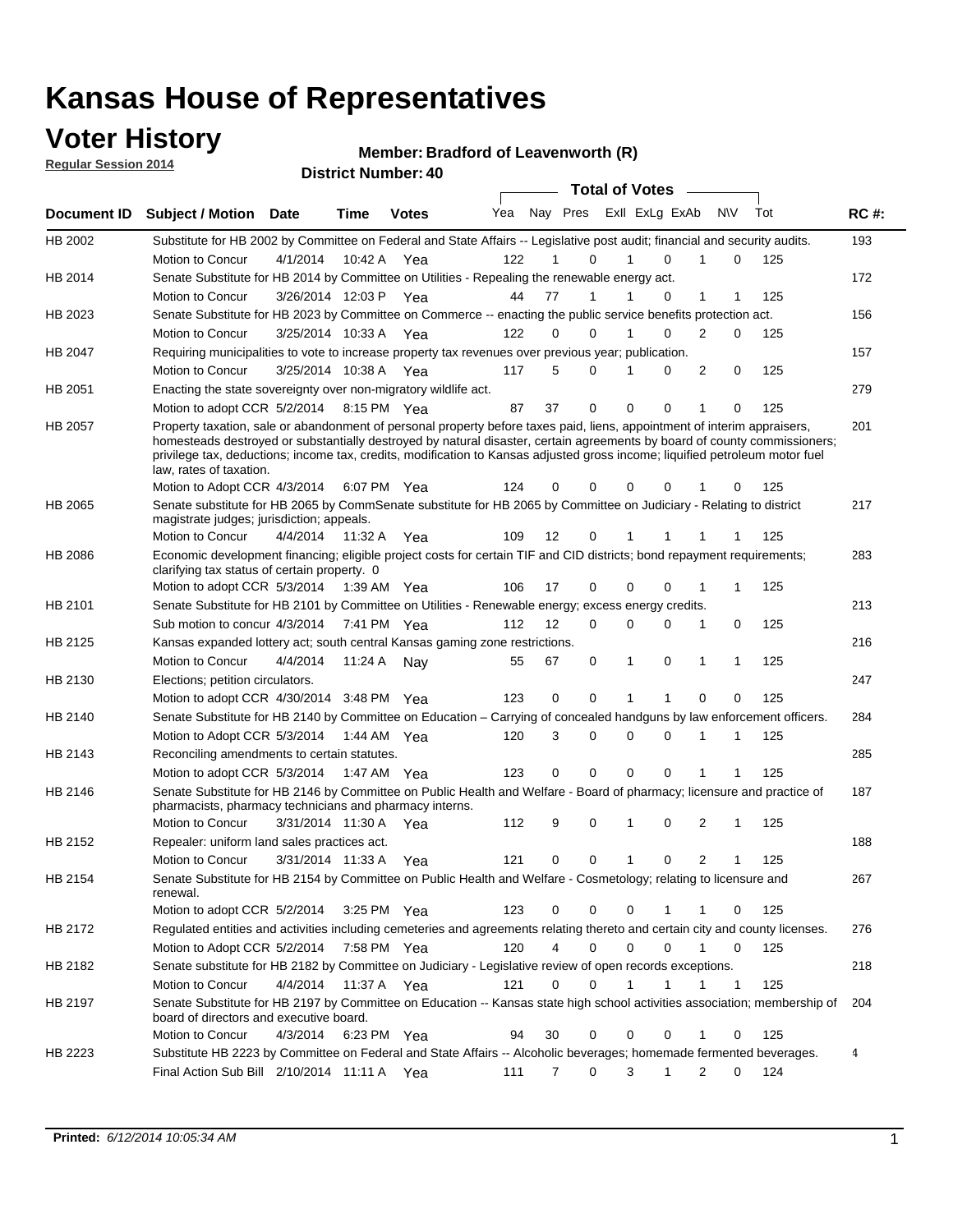### **Voter History Member:**

| VULEI NISLUI Y<br><b>Regular Session 2014</b> |                                                                                                                                                                                                                                                                                                        |                       |                            |              | Member: Bradford of Leavenworth (R) |         |                      |                      |                         |          |               |            |             |
|-----------------------------------------------|--------------------------------------------------------------------------------------------------------------------------------------------------------------------------------------------------------------------------------------------------------------------------------------------------------|-----------------------|----------------------------|--------------|-------------------------------------|---------|----------------------|----------------------|-------------------------|----------|---------------|------------|-------------|
|                                               |                                                                                                                                                                                                                                                                                                        |                       | <b>District Number: 40</b> |              |                                     |         |                      |                      | <b>Total of Votes</b>   |          |               |            |             |
| Document ID                                   | <b>Subject / Motion Date</b>                                                                                                                                                                                                                                                                           |                       | Time                       | <b>Votes</b> | Yea                                 |         |                      |                      | Nay Pres ExII ExLg ExAb |          | <b>NV</b>     | Tot        | <b>RC#:</b> |
| HB 2223                                       | Substitute for HB 2223 by Committee on Federal and State Affairs-Alcoholic beverages; homemade fermented beverages;<br>microbrewery gallonage expanded; liquor license length of citizenship.                                                                                                          |                       |                            |              |                                     |         |                      |                      |                         |          |               |            | 205         |
| HB 2231                                       | Motion to Concur<br>Senate Substitute for Substitute for HB 2231 by Committee on Ways and Means - Appropriations for FY 2014, FY 2015, FY<br>2016, FY 2017 and FY 2018 for various state agencies; capital improvement projects; claims against the state.<br>Motion to adopt CCR 5/2/2014 9:48 PM Yea | 4/3/2014              | 6:27 PM Yea                |              | 115<br>70                           | 9<br>54 | $\Omega$<br>$\Omega$ | $\Omega$<br>$\Omega$ | 0<br>$\Omega$           |          | $\Omega$<br>0 | 125<br>125 | 282         |
| HB 2246                                       | Substitute for HB 2246 by Committee on Commerce, Labor and Economic Development - Peer review for certain licensed<br>technical professions.                                                                                                                                                           |                       |                            |              |                                     |         |                      |                      |                         |          |               |            | 38          |
| HB 2246                                       | <b>EFA Sub Bill</b><br>Substitute for HB 2246 by Committee on Commerce, Labor and Economic Development - Peer review for certain licensed<br>technical professions.                                                                                                                                    | 2/21/2014 1:34 PM Yea |                            |              | 120                                 | 0       | $\Omega$             |                      | $\Omega$                |          |               | 124        | 260         |
|                                               | Motion to Concur                                                                                                                                                                                                                                                                                       | 5/2/2014              | 11:40 A Yea                |              | 124                                 | 0       | $\Omega$             | 0                    |                         | $\Omega$ | 0             | 125        |             |
| HB 2272                                       | Kansas expanded lottery act; southeast Kansas gaming zone; privilege fee and investment threshold amount reduced.                                                                                                                                                                                      |                       |                            |              |                                     |         |                      |                      |                         |          |               |            | 200         |
|                                               | Motion to Concur                                                                                                                                                                                                                                                                                       | 4/2/2014              | 4:18 PM Yea                |              | 84                                  | 36      | $\Omega$             | $\Omega$             | $\Omega$                |          | 4             | 125        |             |
| HB 2296                                       | Campaign finance; permitted uses of campaign funds; increased exemption amount for certain candidates; contributor<br>information; lobbyist filings.                                                                                                                                                   |                       |                            |              |                                     |         |                      |                      |                         |          |               |            | 248         |
|                                               | Motion to adopt CCR 4/30/2014 3:53 PM Yea                                                                                                                                                                                                                                                              |                       |                            |              | 119                                 | 4       | $\Omega$             |                      |                         | 0        | $\Omega$      | 125        |             |
| HB 2296                                       | Campaign finance; permitted uses of campaign funds; increased exemption amount for certain candidates; contributor<br>information; lobbyist filings.                                                                                                                                                   |                       |                            |              |                                     |         |                      |                      |                         |          |               |            | 287         |
|                                               | Motion to Override<br>Veto                                                                                                                                                                                                                                                                             | 5/30/2014 10:24 A     |                            | Yea          | 96                                  | 5       | $\Omega$             | 0                    | $\Omega$                | $\Omega$ | 24            | 125        |             |

209 4/3/2014 HB 2298 Motion to Concur 4/3/2014 6:40 PM Yea 123 1 0 0 0 1 0 125 Senate Sub for HB 2298 by Committee on Judiciary - Uniform controlled substances act.Senate Sub for HB 2298 by Committee on Judiciary - Uniform controlled substances act. 6:40 PM Yea 1 1/22/2014 Motion to adopt CCR Yea 125 11:45 A 109 11 0 0 40 1 HB 2303 Relating to driver's license fees; driving under the influence equipment fund. 253 5/1/2014 HB 2312 Motion to Concur Yea 125 4:31 PM 123 2 0 0 00 0 Local governments; investment of idle funds; changes. Substitute for HB 2338 by Committee on Ways and Means - Judicial branch; supplemental appropriation for fiscal year 2015, 229 Motion to Adopt CCR 4/4/2014 7:17 PM Yea 66 57 0 0 0 2 0 125 HB 2338 judiciary operations; increasing various docket fees and creating new docket fees; annually, allowing the allocation of a budget for each judicial district court operations, chief judge would have the authority to expend funds as necessary to carry out the functions of such district if such chief judge elected to do so, including establishing what court personnel are necessary and their compensation; district court judges in judicial district elect chief judge and court of appeals judges elect chief judge of the court of appeals; district judge and district magistrate judge vacancies; statutory authority for longevity bonus for judicial branch employees repealed; nonseverability clause. 7:17 PM Yea 66 57 0 0 0 2 0

Senate Substitute for HB 2378 by Committee on Assessment and Taxation - Providing sales tax exemption for sales of certain 189 3/31/2014 Motion to Concur Yea 125 11:35 A 117 4 0 0 21 1 HB 2378 machinery and equipment used for surface mining activities. Senate Substitute for HB 2389 by Committee on Judiciary - Crimes and criminal procedure; mistreatment of a dependent adult 277 Motion to Adopt CCR 5/2/2014 8:05 PM Yea 123 1 0 0 0 1 0 125 HB 2389 or an elder person; RICO; warrants; discharge of certain persons; appeals. 28 2/21/2014 Final Action Yea 124 11:13 A 120 1 0 0 20 1 HB 2398 Amended Relating to the Kansas revised limited liability company act. 163 Final Action 3/26/2014 10:55 A Yea 116 7 0 1 0 125 HB 2402 National day of the cowboy. 10:55 A 116 7 0 0 10 1

61

6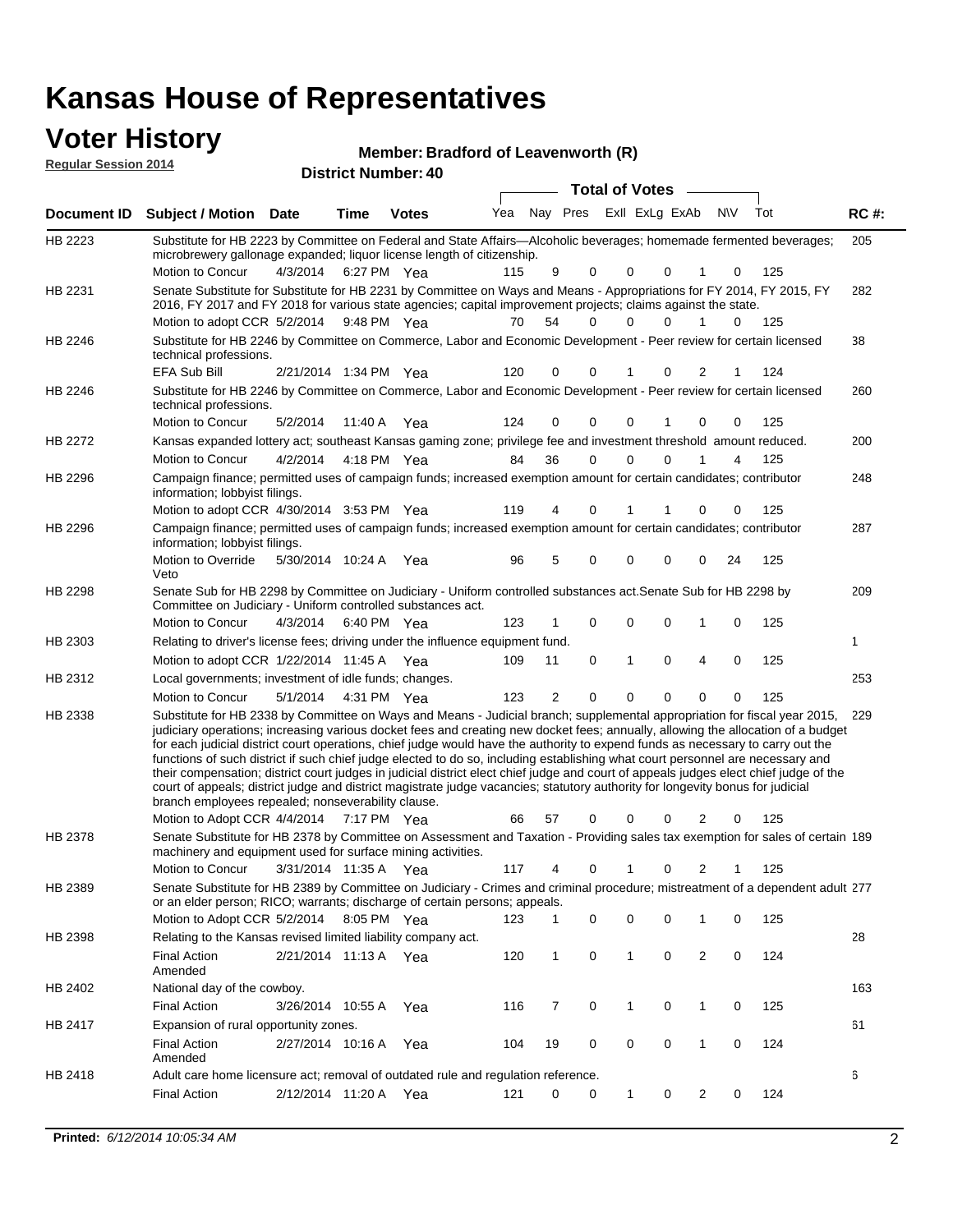## **Voter History**

**Regular Session 2014**

#### **Member: Bradford of Leavenworth (R)**

|                |                                                                                                                                                                                                                                                                                                                                                      |                       |             | <b>DISUILLINUIIIIDEI. 40</b> |     |             |          |             | <b>Total of Votes</b> |                |              |     |                |
|----------------|------------------------------------------------------------------------------------------------------------------------------------------------------------------------------------------------------------------------------------------------------------------------------------------------------------------------------------------------------|-----------------------|-------------|------------------------------|-----|-------------|----------|-------------|-----------------------|----------------|--------------|-----|----------------|
| Document ID    | <b>Subject / Motion Date</b>                                                                                                                                                                                                                                                                                                                         |                       | Time        | <b>Votes</b>                 | Yea |             | Nay Pres |             | Exll ExLg ExAb        |                | <b>NV</b>    | Tot | <b>RC#:</b>    |
| HB 2418        | Kansas department for aging and disability services; adult care homes                                                                                                                                                                                                                                                                                |                       |             |                              |     |             |          |             |                       |                |              |     | 221            |
|                | Motion to Concur                                                                                                                                                                                                                                                                                                                                     | 4/4/2014              | 11:49 A     | Yea                          | 122 | 0           | 0        | 1           | 1                     | 1              | 0            | 125 |                |
| HB 2419        | City annexation; fire district territory; detachment.                                                                                                                                                                                                                                                                                                |                       |             |                              |     |             |          |             |                       |                |              |     | 120            |
|                | <b>Final Action</b>                                                                                                                                                                                                                                                                                                                                  | 3/17/2014 11:19 A     |             | Yea                          | 122 | 0           | 0        | $\mathbf 0$ | 0                     | 2              | $\mathbf{1}$ | 125 |                |
| HB 2419        | City annexation; fire district territory; detachment.                                                                                                                                                                                                                                                                                                |                       |             |                              |     |             |          |             |                       |                |              |     | 196            |
|                | Motion to Concur                                                                                                                                                                                                                                                                                                                                     | 4/2/2014              | 10:32 A     | Yea                          | 122 | 0           | 0        | $\mathbf 0$ | 0                     | 2              | $\mathbf{1}$ | 125 |                |
| HB 2420        | School crossing quards.                                                                                                                                                                                                                                                                                                                              |                       |             |                              |     |             |          |             |                       |                |              |     | 5              |
|                | <b>Final Action</b><br>Amended                                                                                                                                                                                                                                                                                                                       | 2/10/2014 11:12 A     |             | Yea                          | 118 | 0           | 0        | 3           | 1                     | 2              | 0            | 124 |                |
| HB 2420        | School crossing guards.                                                                                                                                                                                                                                                                                                                              |                       |             |                              |     |             |          |             |                       |                |              |     | 197            |
|                | Motion to Concur                                                                                                                                                                                                                                                                                                                                     | 4/2/2014              | 10:34 A     | Yea                          | 123 | 0           | 0        | 0           | 0                     | 2              | 0            | 125 |                |
| HB 2422        | Defining watercraft for purposes of taxation.                                                                                                                                                                                                                                                                                                        |                       |             |                              |     |             |          |             |                       |                |              |     | 14             |
|                | <b>Final Action</b><br>Amended                                                                                                                                                                                                                                                                                                                       | 2/14/2014 11:13 A     |             | Yea                          | 118 | 0           | 0        | 2           | $\mathbf 0$           | 4              | 0            | 124 |                |
| HB 2424        | Robert G. (Bob) Bethell interchange.                                                                                                                                                                                                                                                                                                                 |                       |             |                              |     |             |          |             |                       |                |              |     | 85             |
|                | <b>EFA Sub Bill</b>                                                                                                                                                                                                                                                                                                                                  | 2/27/2014 4:03 PM Yea |             |                              | 119 | 4           | 0        | 0           | 0                     | 1              | $\Omega$     | 124 |                |
| HB 2424        | Substitute for HB 2424 by Committee on Transportation - Designating the Robert G. (Bob) Bethell interchange; the SGT David 190<br>Enzbrenner memorial highway; t the Pack S Clair highway; the ancient Indian traders trail; the Harper county veterans<br>memorial highway; the Bonnie Huy memorial highway; the Bonnie Sharp memorial interchange. |                       |             |                              |     |             |          |             |                       |                |              |     |                |
|                | Motion to Concur                                                                                                                                                                                                                                                                                                                                     | 3/31/2014 11:37 A Yea |             |                              | 117 | 3           | 0        | 1           | 0                     | 2              | 2            | 125 |                |
| HB 2429        | Making the water conservation program part of and supplemental to the Kansas water appropriation act.                                                                                                                                                                                                                                                |                       |             |                              |     |             |          |             |                       |                |              |     | $\overline{7}$ |
|                | <b>Final Action</b><br>Amended                                                                                                                                                                                                                                                                                                                       | 2/12/2014 11:22 A     |             | Yea                          | 121 | $\mathbf 0$ | 0        | 1           | $\Omega$              | $\overline{2}$ | 0            | 124 |                |
| HB 2430        | Promoting employment across Kansas act; benefits.                                                                                                                                                                                                                                                                                                    |                       |             |                              |     |             |          |             |                       |                |              |     | 90             |
|                | EFA Sub Bill                                                                                                                                                                                                                                                                                                                                         | 2/27/2014 4:08 PM Yea |             |                              | 110 | 13          | 0        | 0           | 0                     | 1              | $\Omega$     | 124 |                |
| HB 2430        | Substitute for HB 2430 by Committee on Commerce, Labor and Economic Development - Promoting employment across<br>Kansas act; benefits.                                                                                                                                                                                                               |                       |             |                              |     |             |          |             |                       |                |              |     | 278            |
|                | Motion to adopt CCR 5/2/2014                                                                                                                                                                                                                                                                                                                         |                       | 8:09 PM Yea |                              | 114 | 10          | 0        | 0           | $\mathbf 0$           | 1              | 0            | 125 |                |
| HB 2433        | Relating to the Kansas uniform securities act.                                                                                                                                                                                                                                                                                                       |                       |             |                              |     |             |          |             |                       |                |              |     | 62             |
|                | <b>Final Action</b><br>Amended                                                                                                                                                                                                                                                                                                                       | 2/27/2014 10:17 A Yea |             |                              | 123 | 0           | 0        | $\mathbf 0$ | $\mathbf 0$           | 1              | 0            | 124 |                |
| HB 2433        | Relating to the Kansas uniform securities act.                                                                                                                                                                                                                                                                                                       |                       |             |                              |     |             |          |             |                       |                |              |     | 243            |
|                | Motion to adopt CCR 4/30/2014 3:27 PM Yea                                                                                                                                                                                                                                                                                                            |                       |             |                              | 123 | 0           | 0        | 1           | 1                     | 0              | 0            | 125 |                |
| HB 2436        | Substitute for HB 2436 by Committee on Vision 2020 - Boards of cosmetology and barbering; agreements on inspectors of<br>dual-licensed facilities.                                                                                                                                                                                                   |                       |             |                              |     |             |          |             |                       |                |              |     | 19             |
|                | Final Action Sub Bill 2/19/2014 11:32 A                                                                                                                                                                                                                                                                                                              |                       |             | Yea                          | 122 | 0           | 0        | 0           | $\Omega$              | 2              | 0            | 124 |                |
| HB 2436        | Substitute for HB 2436 by Committee on Vision 2020 - Boards of cosmetology and barbering; agreements on inspectors of<br>dual-licensed facilities.                                                                                                                                                                                                   |                       |             |                              |     |             |          |             |                       |                |              |     | 206            |
|                | Motion to Concur                                                                                                                                                                                                                                                                                                                                     | 4/3/2014              |             | 6:30 PM Yea                  | 117 | 7           | 0        | 0           | 0                     | 1              | 0            | 125 |                |
| <b>HB 2440</b> | Emerging industry investment act; treatment of certain bioscience companies.                                                                                                                                                                                                                                                                         |                       |             |                              |     |             |          |             |                       |                |              |     | 39             |
|                | <b>Emergency Final</b><br>Action                                                                                                                                                                                                                                                                                                                     | 2/21/2014 1:36 PM Yea |             |                              | 116 | 4           | 0        | 1           | 0                     | 2              | $\mathbf{1}$ | 124 |                |
| HB 2442        | Escalating penalties for repeat felony evade and elude cases.                                                                                                                                                                                                                                                                                        |                       |             |                              |     |             |          |             |                       |                |              |     | 107            |
|                | EFA Sub Bill                                                                                                                                                                                                                                                                                                                                         | 2/27/2014 4:32 PM Yea |             |                              | 111 | 12          | 0        | 0           | 0                     | $\mathbf{1}$   | 0            | 124 |                |
| HB 2444        | Spendthrift trusts.                                                                                                                                                                                                                                                                                                                                  |                       |             |                              |     |             |          |             |                       |                |              |     | 36             |
|                | <b>Emergency Final</b><br><b>Action Amend</b>                                                                                                                                                                                                                                                                                                        | 2/21/2014 1:32 PM Yea |             |                              | 120 | 0           | 0        | 1           | 0                     | 2              | $\mathbf{1}$ | 124 |                |
| HB 2444        | Spendthrift trusts.                                                                                                                                                                                                                                                                                                                                  |                       |             |                              |     |             |          |             |                       |                |              |     | 198            |
|                | Motion to Concur                                                                                                                                                                                                                                                                                                                                     | 4/2/2014              | 10:37 A     | Yea                          | 123 | 0           | 0        | 0           | 0                     | 2              | 0            | 125 |                |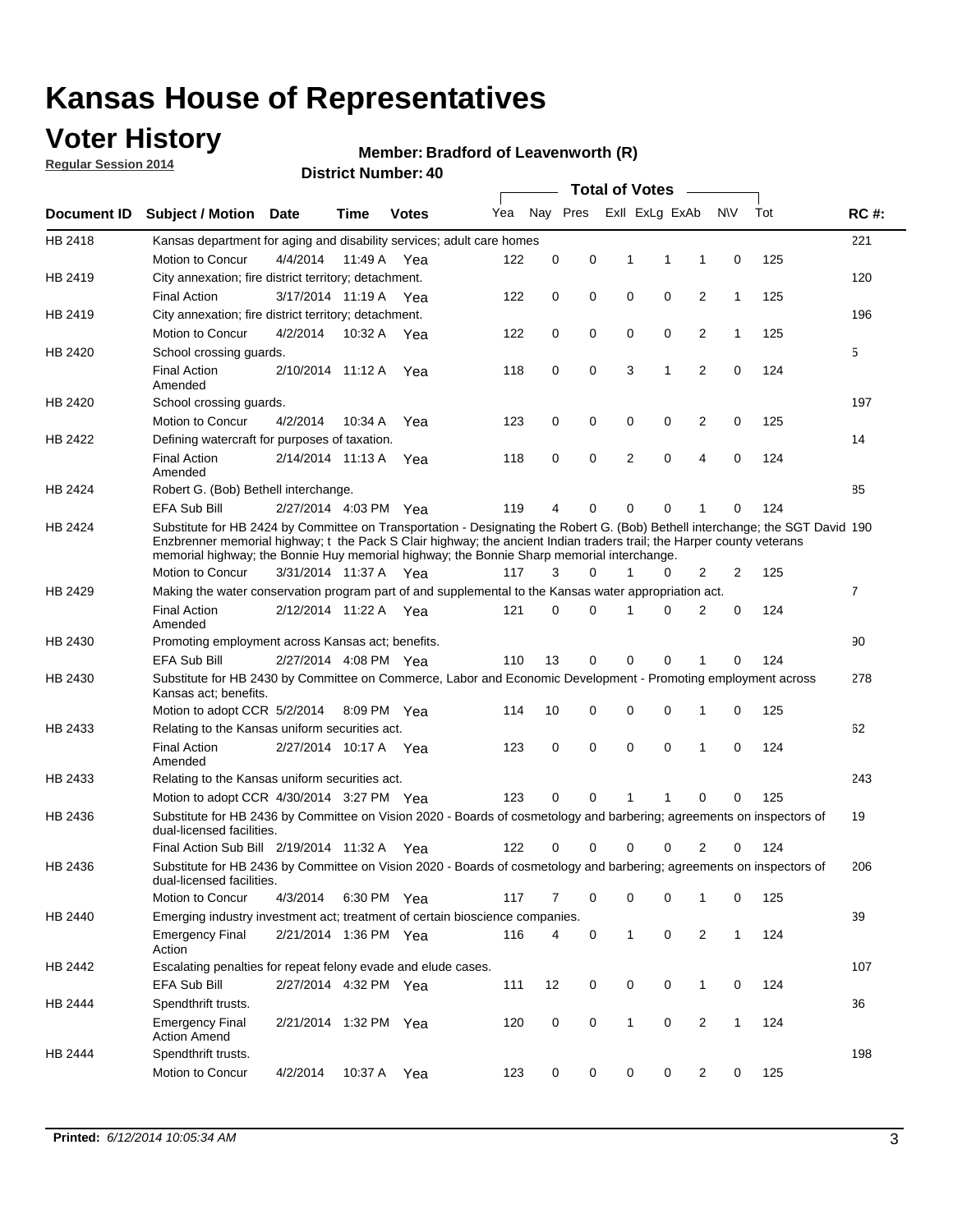#### **Voter History Regular Session 2014**

#### **Member: Bradford of Leavenworth (R)**

| <b>District Number: 40</b> |
|----------------------------|
|                            |

|                    |                                                                                                                                                                                                                                                                                                                                 |                       |             |              |     |             |             | <b>Total of Votes</b> |             |              |             |     |             |
|--------------------|---------------------------------------------------------------------------------------------------------------------------------------------------------------------------------------------------------------------------------------------------------------------------------------------------------------------------------|-----------------------|-------------|--------------|-----|-------------|-------------|-----------------------|-------------|--------------|-------------|-----|-------------|
| <b>Document ID</b> | <b>Subject / Motion Date</b>                                                                                                                                                                                                                                                                                                    |                       | Time        | <b>Votes</b> | Yea | Nay Pres    |             | Exll ExLg ExAb        |             |              | <b>NV</b>   | Tot | <b>RC#:</b> |
| HB 2445            | Allowing for criminal discovery materials to be provided to defendant or defendant's counsel.                                                                                                                                                                                                                                   |                       |             |              |     |             |             |                       |             |              |             |     | 63          |
|                    | <b>Final Action</b><br>Amended                                                                                                                                                                                                                                                                                                  | 2/27/2014 10:19 A     |             | Yea          | 123 | 0           | 0           | 0                     | $\Omega$    | 1            | 0           | 124 |             |
| HB 2446            | District courts; court trustee operations fund. judicial process; concerning sentencing dispositions, probation and postrelease<br>supervision; concerning expungement of driving under the influence and criminal refusal convictions; concerning trials,<br>conduct of jury after case is submitted.                          |                       |             |              |     |             |             |                       |             |              |             |     | 8           |
|                    | <b>Final Action</b>                                                                                                                                                                                                                                                                                                             | 2/12/2014 11:23 A     |             | Yea          | 121 | 0           | 0           | 1                     | 0           | 2            | 0           | 124 |             |
| HB 2446            | Senate Substitute for HB 2446 by Committee on Judiciary - Courts; allocating moneys from driver's license fees to judicial<br>branch nonjudicial salary adjustment fund; allowing chief justice to authorize expenditures from court trustee operations fund in<br>certain judicial districts; time limits for court decisions. |                       |             |              |     |             |             |                       |             |              |             |     | 239         |
|                    | Motion to adopt CCR 4/30/2014 3:01 PM Yea                                                                                                                                                                                                                                                                                       |                       |             |              | 121 | 2           | 0           | 1                     | 1           | 0            | 0           | 125 |             |
| <b>HB 2447</b>     | Real property; trespass and liability.                                                                                                                                                                                                                                                                                          |                       |             |              |     |             |             |                       |             |              |             |     | 29          |
|                    | <b>Final Action</b><br>Amended                                                                                                                                                                                                                                                                                                  | 2/21/2014 11:14 A     |             | Yea          | 119 | 2           | 0           | 1                     | 0           | 2            | 0           | 124 |             |
| HB 2447            | Real property; trespass and liability.                                                                                                                                                                                                                                                                                          |                       |             |              |     |             |             |                       |             |              |             |     | 202         |
|                    | Motion to Adopt CCR 4/3/2014                                                                                                                                                                                                                                                                                                    |                       |             | 6:10 PM Yea  | 122 | 2           | 0           | $\mathbf 0$           | $\mathbf 0$ | 1            | 0           | 125 |             |
| HB 2448            | Interference with judicial process.                                                                                                                                                                                                                                                                                             |                       |             |              |     |             |             |                       |             |              |             |     | 30          |
|                    | <b>Final Action</b>                                                                                                                                                                                                                                                                                                             | 2/21/2014 11:16 A     |             | Yea          | 121 | $\mathbf 0$ | $\mathbf 0$ | 1                     | $\Omega$    | 2            | 0           | 124 |             |
| HB 2448            | Senate Substitute for HB 2448 by Committee on Judiciary - Updating provisions relating to the Kansas bureau of<br>investigation's DNA database; amending the crime of interference with                                                                                                                                         |                       |             |              |     |             |             |                       |             |              |             |     | 240         |
|                    | Motion to adopt CCR 4/30/2014 3:10 PM Yea                                                                                                                                                                                                                                                                                       |                       |             |              | 116 | 7           | 0           | 1                     | 1           | 0            | 0           | 125 |             |
| HB 2451            | Electric utilities; creating the electric highway fee.                                                                                                                                                                                                                                                                          |                       |             |              |     |             |             |                       |             |              |             |     | 96          |
|                    | <b>EFA Sub Bill</b>                                                                                                                                                                                                                                                                                                             | 2/27/2014 4:18 PM Yea |             |              | 64  | 59          | 0           | 0                     | 0           |              | 0           | 124 |             |
| HB 2451            | Substitute for HB 2451 by Committee on Transportation - Increasing registration fees for electric vehicles.                                                                                                                                                                                                                     |                       |             |              |     |             |             |                       |             |              |             |     | 207         |
|                    | Motion to Concur                                                                                                                                                                                                                                                                                                                | 4/3/2014              |             | 6:34 PM Yea  | 94  | 30          | 0           | 0                     | 0           |              | $\mathbf 0$ | 125 |             |
| HB 2452            | Substitute for HB 2452 by Committee on Transportation - Distinctive license plates; donate life, disabled veterans, rotary<br>international, Kansas horse council.                                                                                                                                                              |                       |             |              |     |             |             |                       |             |              |             |     | 41          |
|                    | EFA Sub Bill                                                                                                                                                                                                                                                                                                                    | 2/21/2014 1:39 PM Yea |             |              | 120 | 0           | 0           | 1                     | 0           | 2            | 1           | 124 |             |
| HB 2452            | Substitute for HB 2452 by Committee on Transportation - Distinctive license plates; donate life, disabled veterans, rotary<br>international, Kansas horse council, motorcycles.                                                                                                                                                 |                       |             |              |     |             |             |                       |             |              |             |     | 208         |
|                    | Motion to Concur                                                                                                                                                                                                                                                                                                                | 4/3/2014              |             | 6:37 PM Yea  | 123 | 1           | 0           | 0                     | 0           | 1            | 0           | 125 |             |
| HB 2453            | Protecting religious freedom regarding marriage.                                                                                                                                                                                                                                                                                |                       |             |              |     |             |             |                       |             |              |             |     | 9           |
|                    | <b>Final Action</b><br>Amended                                                                                                                                                                                                                                                                                                  | 2/12/2014 11:28 A Yea |             |              | 72  | 49          | 0           | 1                     | $\Omega$    | 2            | 0           | 124 |             |
| HB 2455            | Property tax exemption for certain utility systems located on military installation.                                                                                                                                                                                                                                            |                       |             |              |     |             |             |                       |             |              |             |     | 108         |
|                    | <b>Emergency Final</b><br><b>Action Amend</b>                                                                                                                                                                                                                                                                                   | 3/6/2014              | 11:23 A     | Yea          | 119 | 1           | 0           | 2                     |             | 2            | 0           | 125 |             |
| HB 2456            | Property taxation; defining commercial and industrial machinery and equipment; motor vehicles, members of military service<br>and active guard and reservists.                                                                                                                                                                  |                       |             |              |     |             |             |                       |             |              |             |     | 49          |
|                    | <b>Final Action</b><br>Amended                                                                                                                                                                                                                                                                                                  | 2/26/2014 11:32 A Yea |             |              | 100 | 23          | 0           | 0                     | 0           | 1            | 0           | 124 |             |
| HB 2463            | Creating civil liability for acts of terrorism; forfeiture of property related to violations of certain criminal acts.                                                                                                                                                                                                          |                       |             |              |     |             |             |                       |             |              |             |     | 50          |
|                    | <b>Final Action</b><br>Amended                                                                                                                                                                                                                                                                                                  | 2/26/2014 11:33 A Yea |             |              | 123 | 0           | 0           | 0                     | 0           | $\mathbf{1}$ | 0           | 124 |             |
| HB 2463            | Creating civil liability for acts of terrorism; forfeiture of property related to violations of certain criminal acts.                                                                                                                                                                                                          |                       |             |              |     |             |             |                       |             |              |             |     | 194         |
|                    | Motion to Concur                                                                                                                                                                                                                                                                                                                | 4/1/2014              | 10:46 A Yea |              | 123 | 0           | 0           | $\mathbf{1}$          | $\mathbf 0$ | $\mathbf{1}$ | 0           | 125 |             |
| HB 2464            | Allowing banks, trust companies and savings and loans to claim the expensing deduction for privilege tax filers under the<br>Kansas income tax act.                                                                                                                                                                             |                       |             |              |     |             |             |                       |             |              |             |     | 15          |
|                    | <b>Final Action</b><br>Amended                                                                                                                                                                                                                                                                                                  | 2/14/2014 11:14 A Yea |             |              | 118 | 0           | 0           | 2                     | 0           | 4            | 0           | 124 |             |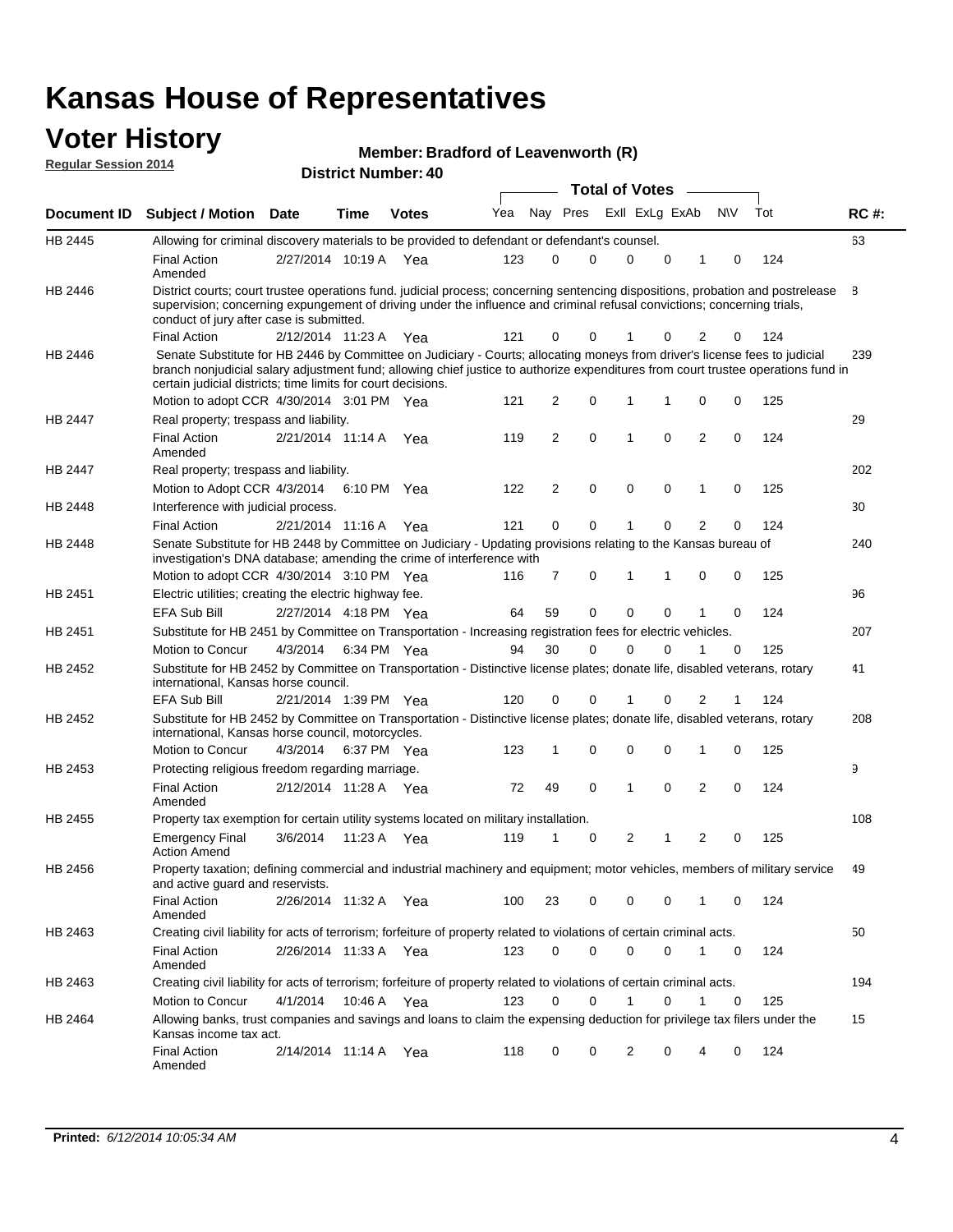## **Voter History**

**Regular Session 2014**

#### **Member: Bradford of Leavenworth (R)**

|                |                                                                                                                                                                             |                       |         |              |     |                |          | <b>Total of Votes</b> |                |                |             |     |             |
|----------------|-----------------------------------------------------------------------------------------------------------------------------------------------------------------------------|-----------------------|---------|--------------|-----|----------------|----------|-----------------------|----------------|----------------|-------------|-----|-------------|
|                | Document ID Subject / Motion                                                                                                                                                | Date                  | Time    | <b>Votes</b> | Yea | Nay Pres       |          |                       | Exll ExLg ExAb |                | <b>NV</b>   | Tot | <b>RC#:</b> |
| HB 2466        | Relating to administrative procedure; judicial review.                                                                                                                      |                       |         |              |     |                |          |                       |                |                |             |     | 37          |
|                | <b>Emergency Final</b><br><b>Action Amend</b>                                                                                                                               | 2/21/2014 1:33 PM Yea |         |              | 118 | $\overline{2}$ | 0        | 1                     | $\mathbf 0$    | 2              | 1           | 124 |             |
| <b>HB 2470</b> | Purchasing authority for certain insurance by the state board of regents for state educational institutions.                                                                |                       |         |              |     |                |          |                       |                |                |             |     | 16          |
|                | <b>Final Action</b>                                                                                                                                                         | 2/17/2014 11:20 A Yea |         |              | 120 | 0              | 0        | 3                     | 0              | 1              | $\mathbf 0$ | 124 |             |
| HB 2475        | Personal financial literacy program as a requirement for high school graduation.                                                                                            |                       |         |              |     |                |          |                       |                |                |             |     | 126         |
|                | <b>Final Action</b><br>Amended                                                                                                                                              | 3/19/2014 11:22 A Yea |         |              | 110 | 12             | 0        | 0                     | 1              | 2              | 0           | 125 |             |
| HB 2478        | Venue for crimes committed with an electronic device.                                                                                                                       |                       |         |              |     |                |          |                       |                |                |             |     | 51          |
|                | <b>Final Action</b>                                                                                                                                                         | 2/26/2014 11:34 A     |         | Yea          | 123 | 0              | 0        | $\Omega$              | $\mathbf 0$    | 1              | 0           | 124 |             |
| HB 2479        | Removing 2015 sunset provision from law requiring ignition interlock device after first test failure or alcohol or drug-related<br>conviction.                              |                       |         |              |     |                |          |                       |                |                |             |     | 115         |
|                | <b>Final Action</b><br>Amended                                                                                                                                              | 3/14/2014 11:14 A     |         | Yea          | 117 | 0              | 0        | $\overline{2}$        | 1              | 4              | 1           | 125 |             |
| HB 2479        | Removing 2015 sunset provision from law requiring ignition interlock device after first test failure or alcohol or drug-related<br>conviction.                              |                       |         |              |     |                |          |                       |                |                |             |     | 210         |
|                | Motion to Concur                                                                                                                                                            | 4/3/2014              |         | 6:47 PM Yea  | 122 | $\overline{2}$ | 0        | $\mathbf 0$           | 0              | 1              | 0           | 125 |             |
| HB 2480        | Repealing the review of TeleKansas I.                                                                                                                                       |                       |         |              |     |                |          |                       |                |                |             |     | 64          |
|                | <b>Final Action</b><br>Amended                                                                                                                                              | 2/27/2014 10:20 A     |         | Yea          | 123 | 0              | 0        | $\mathbf 0$           | $\mathbf 0$    | 1              | 0           | 124 |             |
| HB 2480        | Repealing the review of TeleKansas I.                                                                                                                                       |                       |         |              |     |                |          |                       |                |                |             |     | 250         |
|                | Motion to Concur                                                                                                                                                            | 5/1/2014              |         | 1:54 PM Yea  | 123 | 1              | 0        | 0                     | 0              | 0              | 1           | 125 |             |
| HB 2482        | Authority of state corporation commission to intervene in court proceedings.                                                                                                |                       |         |              |     |                |          |                       |                |                |             |     | 65          |
|                | <b>Final Action</b><br>Amended                                                                                                                                              | 2/27/2014 10:21 A     |         | Yea          | 121 | 2              | 0        | 0                     | 0              | 1              | 0           | 124 |             |
| HB 2482        | Senate Substitute for HB 2482 by Committee on Utilities - Creating the energy efficiency investment act.                                                                    |                       |         |              |     |                |          |                       |                |                |             |     | 211         |
|                | Motion to Concur                                                                                                                                                            | 4/3/2014 7:02 PM Yea  |         |              | 99  | 25             | $\Omega$ | $\Omega$              | $\mathbf 0$    | 1              | 0           | 125 |             |
| HB 2487        | Construction of electric transmission lines and certificates of public convenience and necessity.                                                                           |                       |         |              |     |                |          |                       |                |                |             |     | 66          |
|                | <b>Final Action</b><br>Amended                                                                                                                                              | 2/27/2014 10:22 A     |         | Yea          | 113 | 10             | 0        | 0                     | 0              | 1              | 0           | 124 |             |
| HB 2487        | Relating to the powers and duties of the state corporation commission; construction of electric transmission lines and<br>certificates of public convenience and necessity. |                       |         |              |     |                |          |                       |                |                |             |     | 254         |
|                | Sub motion to concur 5/1/2014                                                                                                                                               |                       |         | 4:36 PM Yea  | 117 | 8              | 0        | 0                     | 0              | 0              | 0           | 125 |             |
| HB 2488        | Kansas electric transmission authority and the purpose and composition of the authority.                                                                                    |                       |         |              |     |                |          |                       |                |                |             |     | 10          |
|                | <b>Final Action</b><br>Amended                                                                                                                                              | 2/12/2014 11:30 A     |         | Yea          | 108 | 13             | 0        | 1                     | 0              | 2              | 0           | 124 |             |
| <b>HB 2488</b> | Kansas electric transmission authority and the purpose and composition of the authority.                                                                                    |                       |         |              |     |                |          |                       |                |                |             |     | 158         |
|                | Motion to Concur                                                                                                                                                            | 3/25/2014 10:43 A     |         | Yea          | 107 | 15             | 0        | $\mathbf 1$           | 0              | 2              | 0           | 125 |             |
| HB 2489        | Legislative review of exceptions to disclosure of public records.                                                                                                           |                       |         |              |     |                |          |                       |                |                |             |     | 67          |
|                | <b>Final Action</b><br>Amended                                                                                                                                              | 2/27/2014 10:23 A Yea |         |              | 122 | $\mathbf{1}$   | 0        | 0                     | 0              | 1              | 0           | 124 |             |
| HB 2490        | Criminal procedure; conduct of jury after case is submitted.                                                                                                                |                       |         |              |     |                |          |                       |                |                |             |     | 31          |
|                | <b>Final Action</b><br>Amended                                                                                                                                              | 2/21/2014 11:17 A Yea |         |              | 121 | 0              | 0        | $\mathbf{1}$          | 0              | 2              | $\mathbf 0$ | 124 |             |
| HB 2490        | Capital murder; attempt; murder in the first degree; sentencing.                                                                                                            |                       |         |              |     |                |          |                       |                |                |             |     | 241         |
|                | Motion to adopt CCR 4/30/2014 3:16 PM Yea                                                                                                                                   |                       |         |              | 123 | 0              | 0        | 1                     | 1              | 0              | 0           | 125 |             |
| HB 2491        | Kansas tort claims act; attorney may appear in small claims action.                                                                                                         |                       |         |              |     |                |          |                       |                |                |             |     | 20          |
|                | <b>Final Action</b><br>Amended                                                                                                                                              | 2/19/2014 11:34 A Yea |         |              | 120 | 2              | 0        | 0                     | 0              | $\overline{2}$ | 0           | 124 |             |
| HB 2491        | Kansas tort claims act; attorney may appear in small claims action.                                                                                                         |                       |         |              |     |                |          |                       |                |                |             |     | 199         |
|                | Motion to Concur                                                                                                                                                            | 4/2/2014              | 10:40 A | Yea          | 121 | 2              | 0        | 0                     | 0              | $\overline{2}$ | 0           | 125 |             |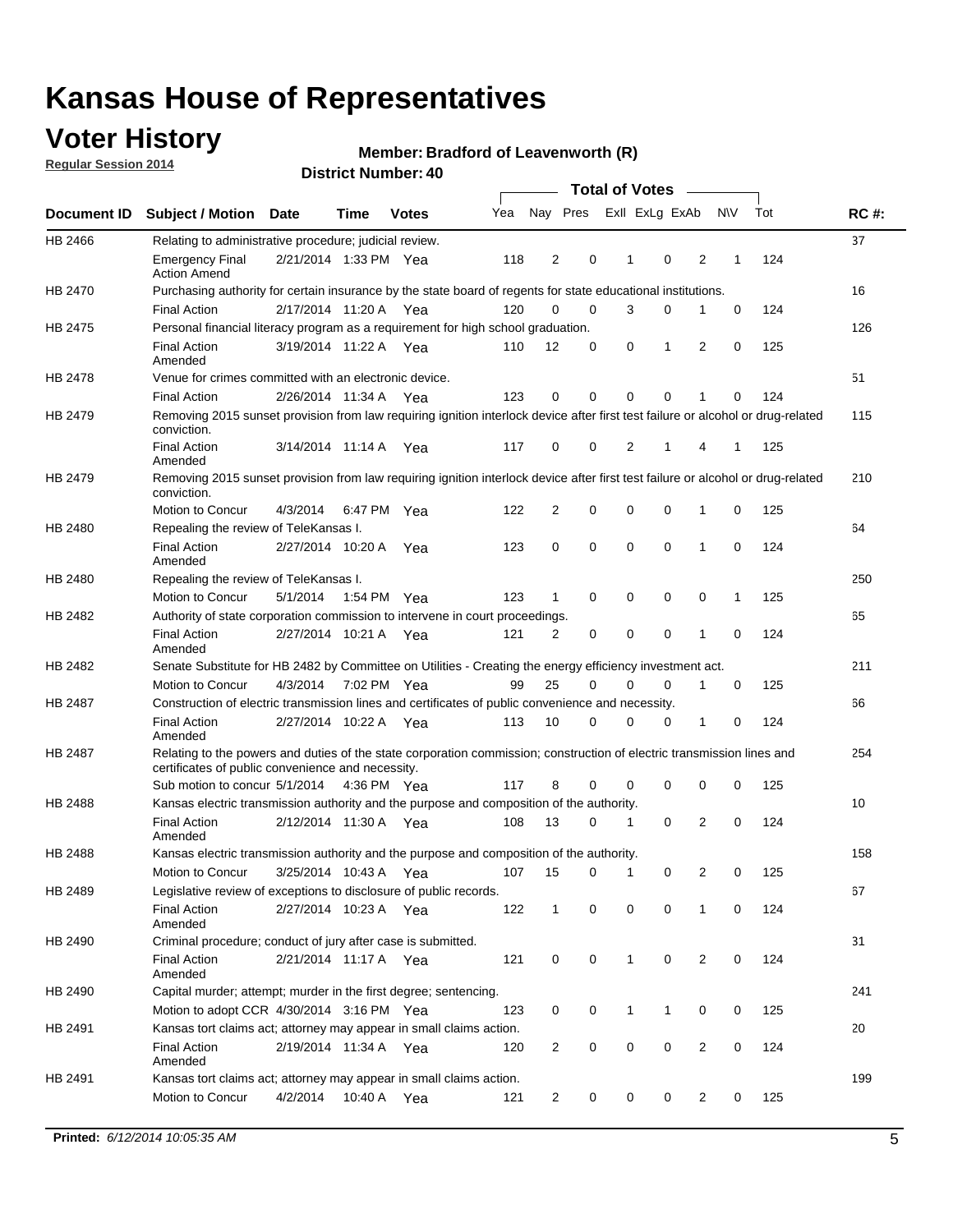## **Voter History**

**Regular Session 2014**

#### **Member: Bradford of Leavenworth (R)**

|                    |                                                                                                                                                                                                                                                        |                       |             |              |     |          |          | <b>Total of Votes</b> |              |                |              |     |              |
|--------------------|--------------------------------------------------------------------------------------------------------------------------------------------------------------------------------------------------------------------------------------------------------|-----------------------|-------------|--------------|-----|----------|----------|-----------------------|--------------|----------------|--------------|-----|--------------|
| <b>Document ID</b> | <b>Subject / Motion Date</b>                                                                                                                                                                                                                           |                       | Time        | <b>Votes</b> | Yea | Nay Pres |          | Exll ExLg ExAb        |              |                | <b>NV</b>    | Tot | <b>RC#:</b>  |
| HB 2493            | Relating to surety regulation, appearance bonds and unlawful sexual relations.                                                                                                                                                                         |                       |             |              |     |          |          |                       |              |                |              |     | 23           |
|                    | <b>Final Action</b><br>Amended                                                                                                                                                                                                                         | 2/20/2014 11:14 A     |             | Yea          | 113 | 10       | 0        | 0                     | $\mathbf 0$  | 0              | $\mathbf 1$  | 124 |              |
| HB 2495            | Concerning sentencing dispositions, probation and postrelease supervision.                                                                                                                                                                             |                       |             |              |     |          |          |                       |              |                |              |     | 24           |
|                    | <b>Final Action</b><br>Amended                                                                                                                                                                                                                         | 2/20/2014 11:17 A Yea |             |              | 122 | 1        | 0        | 0                     | $\mathbf 0$  | $\mathbf 0$    | -1           | 124 |              |
| HB 2501            | Human trafficking and related crimes; penalties for buying sexual relations; records and reporting by courts; staff secure facility 25<br>requirements.                                                                                                |                       |             |              |     |          |          |                       |              |                |              |     |              |
|                    | <b>Final Action</b><br>Amended                                                                                                                                                                                                                         | 2/20/2014 11:18 A Yea |             |              | 123 | $\Omega$ | 0        | 0                     | $\Omega$     | $\mathbf 0$    | 1            | 124 |              |
| HB 2502            | Allowing victim notification on status change of person confined.                                                                                                                                                                                      |                       |             |              |     |          |          |                       |              |                |              |     | 26           |
|                    | <b>Final Action</b>                                                                                                                                                                                                                                    | 2/20/2014 11:20 A Yea |             |              | 123 | $\Omega$ | 0        | $\mathbf{0}$          | $\Omega$     | $\Omega$       |              | 124 |              |
| HB 2503            | Substitute for HB 2503 by Committee on Federal and State Affairs -- Carrying of concealed handguns by law enforcement<br>officers.                                                                                                                     |                       |             |              |     |          |          |                       |              |                |              |     | 230          |
|                    | Final Action Sub Bill 4/5/2014                                                                                                                                                                                                                         |                       | 10:22 A     | Yea          | 119 |          | 0        | 0                     | 0            | 4              |              | 125 |              |
| HB 2504            | Repealing outdated provisions relating to the purchase of certain real estate by the department of corrections.                                                                                                                                        |                       |             |              |     |          |          |                       |              |                |              |     | 18           |
|                    | <b>Final Action</b>                                                                                                                                                                                                                                    | 2/19/2014 11:31 A Yea |             |              | 122 | $\Omega$ | $\Omega$ | 0                     | $\mathbf{0}$ | $\overline{2}$ | 0            | 124 |              |
| HB 2506            | Repealing K.S.A. 72-60b03, the effective date of the midwestern higher education compact act.                                                                                                                                                          |                       |             |              |     |          |          |                       |              |                |              |     | 52           |
|                    | <b>Final Action</b>                                                                                                                                                                                                                                    | 2/26/2014 11:35 A Yea |             |              | 122 |          | $\Omega$ | 0                     | 0            | 1              | 0            | 124 |              |
| HB 2506            | Senate Substitute for HB 2506 by Committee on Ways and Means - Education; appropriations for FY 2014 and FY 2015 for<br>various state agencies; amendments concerning postsecondary education; amendments to provisions relating to school<br>finance. |                       |             |              |     |          |          |                       |              |                |              |     | 238          |
|                    | Motion to Adopt CCR 4/6/2014                                                                                                                                                                                                                           |                       | 9:45 PM Yea |              | 63  | 57       | 0        | 0                     | 0            | 4              | -1           | 125 |              |
| HB 2509            | Emergency medical services amendments.                                                                                                                                                                                                                 |                       |             |              |     |          |          |                       |              |                |              |     | 101          |
|                    | Emergency Final<br><b>Action Amend</b>                                                                                                                                                                                                                 | 2/27/2014 4:24 PM Yea |             |              | 123 | 0        | 0        | $\mathbf 0$           | 0            | $\mathbf{1}$   | 0            | 124 |              |
| HB 2510            | Pharmacists and pharmacies; pharmacy technicians; registration and grounds for denial of registration.                                                                                                                                                 |                       |             |              |     |          |          |                       |              |                |              |     | 84           |
|                    | <b>Emergency Final</b><br>Action                                                                                                                                                                                                                       | 2/27/2014 4:01 PM Yea |             |              | 71  | 52       | 0        | 0                     | 0            | 1              | 0            | 124 |              |
| HB 2511            | Liability for property tax on personal property; sale or abandonment of personal property.                                                                                                                                                             |                       |             |              |     |          |          |                       |              |                |              |     | 27           |
|                    | <b>Final Action</b>                                                                                                                                                                                                                                    | 2/20/2014 11:21 A     |             | Yea          | 123 | $\Omega$ | $\Omega$ | 0                     | 0            | 1              | 0            | 124 |              |
| HB 2514            | Exemption for Federal Home Loan Bank in certain insolvency proceedings involving insurance companies.                                                                                                                                                  |                       |             |              |     |          |          |                       |              |                |              |     | $\mathbf{2}$ |
|                    | <b>Final Action</b>                                                                                                                                                                                                                                    | 2/10/2014 11:08 A     |             | Yea          | 118 | $\Omega$ | $\Omega$ | 3                     | 1            | 2              | $\mathbf 0$  | 124 |              |
| HB 2515            | Insurance; confidentiality of work papers from analysis of analysis of financial regulation or market regulation of insurance<br>company or affiliates.                                                                                                |                       |             |              |     |          |          |                       |              |                |              |     | 82           |
|                    | <b>Emergency Final</b><br>Action                                                                                                                                                                                                                       | 2/27/2014 3:58 PM Yea |             |              | 123 | 0        | 0        | 0                     | 0            | 1              | 0            | 124 |              |
| HB 2515            | Updating statutory references and making corresponding changes due to Executive Reorganization Order No. 41.                                                                                                                                           |                       |             |              |     |          |          |                       |              |                |              |     | 269          |
|                    | Motion to Adopt CCR 5/2/2014 3:31 PM Yea                                                                                                                                                                                                               |                       |             |              | 118 | 4        | 0        | 0                     | $\mathbf{1}$ | $\mathbf{1}$   | $\mathbf{1}$ | 125 |              |
| HB 2516            | Amendments relating to health care provider liability insurance and to companies organized to provide such insurance.                                                                                                                                  |                       |             |              |     |          |          |                       |              |                |              |     | 3            |
|                    | <b>Final Action</b><br>Amended                                                                                                                                                                                                                         | 2/10/2014 11:10 A Yea |             |              | 118 | 0        | 0        | 3                     | 1            | 2              | 0            | 124 |              |
| HB 2516            | Amendments relating to health care provider liability insurance and to companies organized to provide such insurance.                                                                                                                                  |                       |             |              |     |          |          |                       |              |                |              |     | 191          |
|                    | Motion to Concur                                                                                                                                                                                                                                       | 3/31/2014 11:40 A Yea |             |              | 121 | 0        | 0        | 1                     | 0            | 2              | $\mathbf{1}$ | 125 |              |
| HB 2518            | Relating to ballot language statements.                                                                                                                                                                                                                |                       |             |              |     |          |          |                       |              |                |              |     | 40           |
|                    | Emergency Final<br><b>Action Amend</b>                                                                                                                                                                                                                 | 2/21/2014 1:37 PM Yea |             |              | 116 | 4        | 0        | 1                     | 0            | 2              | 1            | 124 |              |
| HB 2525            | Kansas money transmitter act concerning change of controlling interest and notification.                                                                                                                                                               |                       |             |              |     |          |          |                       |              |                |              |     | 32           |
|                    | <b>Final Action</b>                                                                                                                                                                                                                                    | 2/21/2014 11:18 A Yea |             |              | 105 | 16       | 0        | 1                     | 0            | 2              | 0            | 124 |              |
| HB 2525            | Kansas money transmitter act concerning change of controlling interest and notification.                                                                                                                                                               |                       |             |              |     |          |          |                       |              |                |              |     | 252          |
|                    | Motion to Concur                                                                                                                                                                                                                                       | 5/1/2014              |             | 1:59 PM Yea  | 112 | 13       | 0        | 0                     | 0            | 0              | 0            | 125 |              |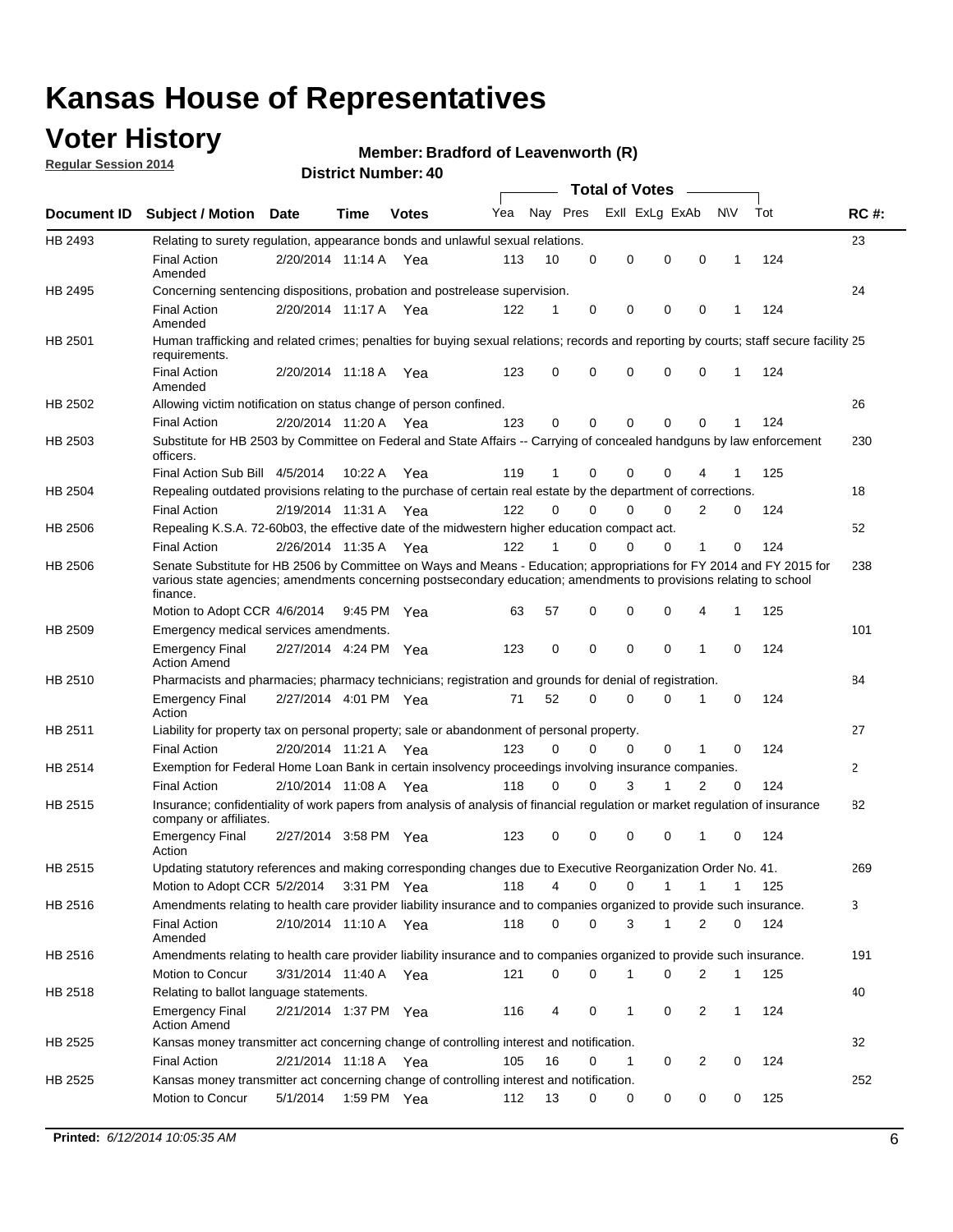#### **Voter History Regular Session 2014**

#### **Member: Bradford of Leavenworth (R)**

|                    |                                                                                                                                                                                                                                                                                                                                           |                       |             |              |     |          |   | <b>Total of Votes</b> |             |                |           |     |             |
|--------------------|-------------------------------------------------------------------------------------------------------------------------------------------------------------------------------------------------------------------------------------------------------------------------------------------------------------------------------------------|-----------------------|-------------|--------------|-----|----------|---|-----------------------|-------------|----------------|-----------|-----|-------------|
| <b>Document ID</b> | <b>Subject / Motion Date</b>                                                                                                                                                                                                                                                                                                              |                       | Time        | <b>Votes</b> | Yea | Nay Pres |   | Exll ExLg ExAb        |             |                | <b>NV</b> | Tot | <b>RC#:</b> |
| HB 2533            | Changing interest credit amounts, member distributions upon termination or death and retirement annuities under the KPERS 42<br>Act of 2015.                                                                                                                                                                                              |                       |             |              |     |          |   |                       |             |                |           |     |             |
|                    | <b>Emergency Final</b><br><b>Action Amend</b>                                                                                                                                                                                                                                                                                             | 2/21/2014 1:40 PM Yea |             |              | 94  | 26       | 0 | 1                     | 0           | 2              | 1         | 124 |             |
| HB 2537            | Eliminating font size and type requirement for disclosure statements contained in insurance contracts and explanatory<br>materials printed in any language other than English.                                                                                                                                                            |                       |             |              |     |          |   |                       |             |                |           |     | 81          |
|                    | <b>Emergency Final</b><br>Action                                                                                                                                                                                                                                                                                                          | 2/27/2014 3:56 PM Yea |             |              | 119 | 4        | 0 | $\mathbf 0$           | $\mathbf 0$ | 1              | 0         | 124 |             |
| HB 2537            | Insurance; eliminating font and type requirements for certain non-English insurance documents; confidentiality of certain<br>documents; continuation of health insurance for spouse and children of certain emergency personnel and employees of the<br>department of corrections; purchase of certain insurance by the state fair board. |                       |             |              |     |          |   |                       |             |                |           |     | 249         |
|                    | Motion to adopt CCR 4/30/2014 3:58 PM Yea                                                                                                                                                                                                                                                                                                 |                       |             |              | 122 | 0        | 0 | 1                     | 1           | 0              | 1         | 125 |             |
| HB 2538            | Giving landowner right of first refusal for antlers of deer illegally shot on landowner's property.                                                                                                                                                                                                                                       |                       |             |              |     |          |   |                       |             |                |           |     | 102         |
|                    | <b>Emergency Final</b><br><b>Action Amend</b>                                                                                                                                                                                                                                                                                             | 2/27/2014 4:26 PM Yea |             |              | 106 | 17       | 0 | $\Omega$              | $\mathbf 0$ | 1              | 0         | 124 |             |
| HB 2541            | Substitute for HB2541 by Committee on Local Government—plastic bottles and containers; labeling; solid waste landfill<br>restrictions.                                                                                                                                                                                                    |                       |             |              |     |          |   |                       |             |                |           |     | 121         |
|                    | Final Action Sub Bill 3/17/2014 11:21 A Yea                                                                                                                                                                                                                                                                                               |                       |             |              | 102 | 21       | 0 | $\mathbf 0$           | $\mathbf 0$ | 2              | 0         | 125 |             |
| HB 2542            | Property tax exemption for amateur-built aircraft.                                                                                                                                                                                                                                                                                        |                       |             |              |     |          |   |                       |             |                |           |     | 112         |
|                    | <b>Final Action</b><br>Amended                                                                                                                                                                                                                                                                                                            | 3/13/2014 11:22 A Yea |             |              | 116 | 4        | 0 | 1                     | 1           | 2              | 1         | 125 |             |
| <b>HB 2544</b>     | Authorizing postsecondary educational institutions to enter into the state authorization reciprocity agreement to provide<br>distance education.                                                                                                                                                                                          |                       |             |              |     |          |   |                       |             |                |           |     | 17          |
|                    | <b>Final Action</b>                                                                                                                                                                                                                                                                                                                       | 2/17/2014 11:21 A     |             | Yea          | 120 | 0        | 0 | 3                     | 0           | 1              | 0         | 124 |             |
| HB 2545            | Extending sunset date on certain agriculture fees from July 1, 2015, to July 1, 2019.                                                                                                                                                                                                                                                     |                       |             |              |     |          |   |                       |             |                |           |     | 68          |
|                    | <b>Final Action</b><br>Amended                                                                                                                                                                                                                                                                                                            | 2/27/2014 10:25 A Yea |             |              | 99  | 24       | 0 | 0                     | 0           | 1              | 0         | 124 |             |
| HB 2547            | Changing the map copy requirement in mining permit application.                                                                                                                                                                                                                                                                           |                       |             |              |     |          |   |                       |             |                |           |     | 53          |
|                    | <b>Final Action</b>                                                                                                                                                                                                                                                                                                                       | 2/26/2014 11:36 A Yea |             |              | 123 | 0        | 0 | $\mathbf 0$           | 0           | 1              | 0         | 124 |             |
| HB 2548            | Creating the water program management fund and transferring the air quality fee fund.                                                                                                                                                                                                                                                     |                       |             |              |     |          |   |                       |             |                |           |     | 46          |
|                    | <b>Emergency Final</b><br>Action                                                                                                                                                                                                                                                                                                          | 2/21/2014 1:46 PM Yea |             |              | 119 | 1        | 0 | 1                     | 0           | 2              | 1         | 124 |             |
| HB 2549            | Allowing burial of hazardous waste on-site.                                                                                                                                                                                                                                                                                               |                       |             |              |     |          |   |                       |             |                |           |     | 54          |
|                    | <b>Final Action</b>                                                                                                                                                                                                                                                                                                                       | 2/26/2014 11:38 A     |             | Yea          | 123 | 0        | 0 | 0                     | 0           | 1              | 0         | 124 |             |
| HB 2550            | Repeal of the atmospheric mercury deposition monitoring network.                                                                                                                                                                                                                                                                          |                       |             |              |     |          |   |                       |             |                |           |     | 33          |
|                    | <b>Final Action</b>                                                                                                                                                                                                                                                                                                                       | 2/21/2014 11:20 A Yea |             |              | 92  | 29       | 0 | 1                     | 0           | $\overline{2}$ | 0         | 124 |             |
| HB 2551            | Repealing regulation of PCB disposal facilities.                                                                                                                                                                                                                                                                                          |                       |             |              |     |          |   |                       |             |                |           |     | 47          |
|                    | <b>Emergency Final</b><br><b>Action Amend</b>                                                                                                                                                                                                                                                                                             | 2/21/2014 1:47 PM Yea |             |              | 100 | 20       | 0 | 1                     | 0           | $\overline{2}$ | 1         | 124 |             |
| HB 2551            | Repealing the regulation of PCB disposal facilities; making changes to the atmospheric mercury deposition monitoring network 271<br>and the disposal of plastic bottles, containers and solid waste.                                                                                                                                      |                       |             |              |     |          |   |                       |             |                |           |     |             |
|                    | Motion to Adopt CCR 5/2/2014                                                                                                                                                                                                                                                                                                              |                       | 3:45 PM Yea |              | 105 | 17       | 0 | 0                     | 1           | 1              | 1         | 125 |             |
| HB 2552            | Managed care organizations, prompt payment.                                                                                                                                                                                                                                                                                               |                       |             |              |     |          |   |                       |             |                |           |     | 69          |
|                    | <b>Final Action</b><br>Amended                                                                                                                                                                                                                                                                                                            | 2/27/2014 10:26 A Yea |             |              | 123 | 0        | 0 | 0                     | 0           | 1              | 0         | 124 |             |
| HB 2552            | Kansas medical assistance program; managed care organizations; consent for expansion of certain medicaid services.                                                                                                                                                                                                                        |                       |             |              |     |          |   |                       |             |                |           |     | 225         |
|                    | Motion to Concur                                                                                                                                                                                                                                                                                                                          | 4/4/2014              |             | 6:13 PM Yea  | 68  | 54       | 0 | 0                     | 1           | 2              | 0         | 125 |             |
| HB 2553            | Health care compact.                                                                                                                                                                                                                                                                                                                      |                       |             |              |     |          |   |                       |             |                |           |     | 141         |
|                    | <b>Final Action</b>                                                                                                                                                                                                                                                                                                                       | 3/24/2014 10:15 A Yea |             |              | 74  | 48       | 0 | 0                     | 0           | 3              | 0         | 125 |             |
| HB 2555            | Release of information in support of arrest warrants and search warrants.                                                                                                                                                                                                                                                                 |                       |             |              |     |          |   |                       |             |                |           |     | 86          |
|                    | <b>Emergency Final</b><br><b>Action Amend</b>                                                                                                                                                                                                                                                                                             | 2/27/2014 4:04 PM Yea |             |              | 113 | 10       | 0 | 0                     | 0           | 1              | 0         | 124 |             |
|                    |                                                                                                                                                                                                                                                                                                                                           |                       |             |              |     |          |   |                       |             |                |           |     |             |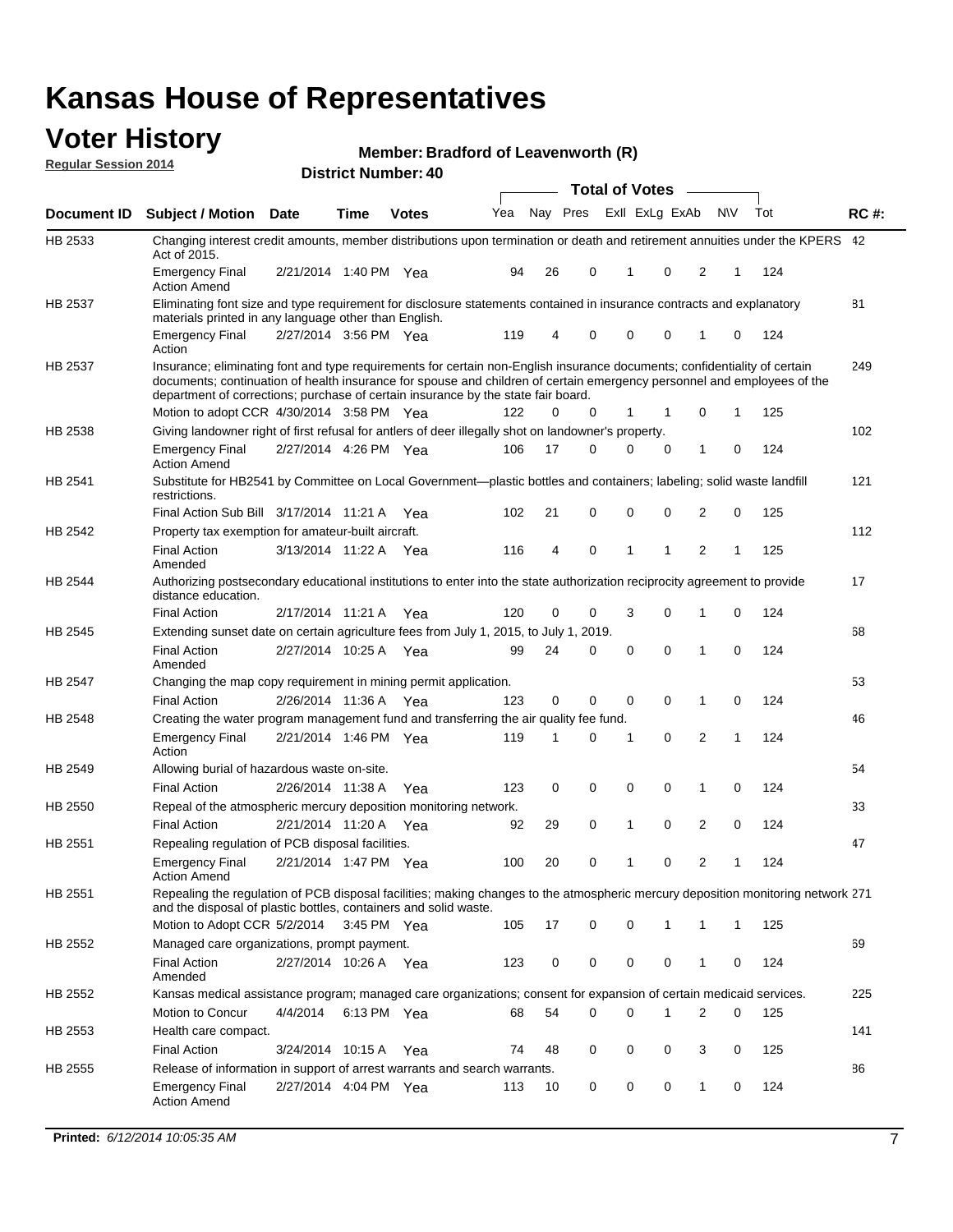## **Voter History**

**Regular Session 2014**

#### **Member: Bradford of Leavenworth (R)**

|                |                                                                                                                                                                                                                                                                                                                                                           |                       |             | טוי וסעווווער ואווווער |     |    |             | <b>Total of Votes</b>   |             |   |              |     |             |
|----------------|-----------------------------------------------------------------------------------------------------------------------------------------------------------------------------------------------------------------------------------------------------------------------------------------------------------------------------------------------------------|-----------------------|-------------|------------------------|-----|----|-------------|-------------------------|-------------|---|--------------|-----|-------------|
| Document ID    | <b>Subject / Motion Date</b>                                                                                                                                                                                                                                                                                                                              |                       | <b>Time</b> | <b>Votes</b>           | Yea |    |             | Nay Pres ExII ExLg ExAb |             |   | <b>NV</b>    | Tot | <b>RC#:</b> |
| <b>HB 2557</b> | Changing penalties for certain taxpayers who file incorrect returns under Kansas income tax act.                                                                                                                                                                                                                                                          |                       |             |                        |     |    |             |                         |             |   |              |     | 21          |
|                | <b>Final Action</b><br>Amended                                                                                                                                                                                                                                                                                                                            | 2/19/2014 11:35 A Yea |             |                        | 122 | 0  | $\Omega$    | $\Omega$                | 0           | 2 | 0            | 124 |             |
| HB 2561        | Licensure of pharmacists and registration of pharmacy interns by board of pharmacy.                                                                                                                                                                                                                                                                       |                       |             |                        |     |    |             |                         |             |   |              |     | 55          |
|                | <b>Final Action</b>                                                                                                                                                                                                                                                                                                                                       | 2/26/2014 11:39 A     |             | Yea                    | 105 | 18 | 0           | 0                       | 0           | 1 | 0            | 124 |             |
| HB 2564        | Requiring 60-day wait before re-employment for retirement benefit eligibility.                                                                                                                                                                                                                                                                            |                       |             |                        |     |    |             |                         |             |   |              |     | 43          |
|                | <b>Emergency Final</b><br>Action                                                                                                                                                                                                                                                                                                                          | 2/21/2014 1:41 PM Yea |             |                        | 120 | 0  | 0           | 1                       | $\mathbf 0$ | 2 | $\mathbf{1}$ | 124 |             |
| <b>HB 2566</b> | Requiring court fee for forensic audio and video examination services.                                                                                                                                                                                                                                                                                    |                       |             |                        |     |    |             |                         |             |   |              |     | 93          |
|                | <b>Emergency Final</b><br>Action                                                                                                                                                                                                                                                                                                                          | 2/27/2014 4:12 PM Yea |             |                        | 123 | 0  | 0           | 0                       | $\mathbf 0$ | 1 | 0            | 124 |             |
| HB 2568        | Domestic relations; Kansas family law code; child support guidelines.                                                                                                                                                                                                                                                                                     |                       |             |                        |     |    |             |                         |             |   |              |     | 70          |
|                | <b>Final Action</b><br>Amended                                                                                                                                                                                                                                                                                                                            | 2/27/2014 10:27 A Yea |             |                        | 123 | 0  | 0           | $\mathbf 0$             | $\mathbf 0$ | 1 | $\mathbf 0$  | 124 |             |
| <b>HB 2568</b> | Domestic relations; Kansas family law code; child support guidelines.                                                                                                                                                                                                                                                                                     |                       |             |                        |     |    |             |                         |             |   |              |     | 268         |
|                | Motion to adopt CCR 5/2/2014                                                                                                                                                                                                                                                                                                                              |                       | 3:28 PM Yea |                        | 123 | 0  | 0           | 0                       | 1           | 1 | 0            | 125 |             |
| <b>HB 2576</b> | Employment security law; creation of "new employer rate."                                                                                                                                                                                                                                                                                                 |                       |             |                        |     |    |             |                         |             |   |              |     | 71          |
|                | <b>Final Action</b><br>Amended                                                                                                                                                                                                                                                                                                                            | 2/27/2014 10:28 A Yea |             |                        | 123 | 0  | $\mathbf 0$ | $\mathbf 0$             | $\mathbf 0$ | 1 | 0            | 124 |             |
| HB 2576        | Employment security law; creation of "new employer rate."                                                                                                                                                                                                                                                                                                 |                       |             |                        |     |    |             |                         |             |   |              |     | 159         |
|                | Motion to Concur                                                                                                                                                                                                                                                                                                                                          | 3/25/2014 10:47 A     |             | Yea                    | 122 | 0  | 0           | 1                       | 0           | 2 | 0            | 125 |             |
| HB 2577        | Allowing parents to remain anonymous when surrendering an infant under the newborn protection act.                                                                                                                                                                                                                                                        |                       |             |                        |     |    |             |                         |             |   |              |     | 56          |
|                | <b>Final Action</b><br>Amended                                                                                                                                                                                                                                                                                                                            | 2/26/2014 11:41 A Yea |             |                        | 123 | 0  | 0           | 0                       | 0           | 1 | 0            | 124 |             |
| HB 2577        | Allowing parents to remain anonymous when surrendering an infant under the newborn protection act.                                                                                                                                                                                                                                                        |                       |             |                        |     |    |             |                         |             |   |              |     | 220         |
|                | <b>Motion to Concur</b>                                                                                                                                                                                                                                                                                                                                   | 4/4/2014              | 11:45 A     | Yea                    | 121 | 0  | 0           |                         | 1           | 1 | $\mathbf{1}$ | 125 |             |
| HB 2578        | Certification by chief law enforcement officer for transfer of a firearm when required by federal law.                                                                                                                                                                                                                                                    |                       |             |                        |     |    |             |                         |             |   |              |     | 122         |
|                | <b>Final Action</b><br>Amended                                                                                                                                                                                                                                                                                                                            | 3/17/2014 11:22 A Yea |             |                        | 123 | 0  | 0           | 0                       | 0           | 2 | 0            | 125 |             |
| <b>HB 2578</b> | Regulating the possession of weapons.                                                                                                                                                                                                                                                                                                                     |                       |             |                        |     |    |             |                         |             |   |              |     | 235         |
|                | Motion to Adopt CCR 4/5/2014 4:40 PM Yea                                                                                                                                                                                                                                                                                                                  |                       |             |                        | 102 | 19 | 0           | 0                       | $\mathbf 0$ | 4 | 0            | 125 |             |
| <b>HB 2580</b> | Specifying the duties of the state fire marshal relating to regional emergency response teams for hazardous materials and<br>search and rescue incidents.                                                                                                                                                                                                 |                       |             |                        |     |    |             |                         |             |   |              |     | 72          |
|                | <b>Final Action</b><br>Amended                                                                                                                                                                                                                                                                                                                            | 2/27/2014 10:29 A     |             | Yea                    | 113 | 10 | 0           | 0                       | 0           | 1 | 0            | 124 |             |
| HB 2580        | Kansas Real Estate Appraisal Board; licensee fingerprinting and criminal background checks.                                                                                                                                                                                                                                                               |                       |             |                        |     |    |             |                         |             |   |              |     | 272         |
|                | Motion to adopt CCR 5/2/2014 3:49 PM Yea                                                                                                                                                                                                                                                                                                                  |                       |             |                        | 115 | 7  | 0           | 0                       | 1           | 1 | $\mathbf{1}$ | 125 |             |
| HB 2582        | Creating an exemption from food establishment licensing for churches.                                                                                                                                                                                                                                                                                     |                       |             |                        |     |    |             |                         |             |   |              |     | 57          |
|                | <b>Final Action</b>                                                                                                                                                                                                                                                                                                                                       | 2/26/2014 11:42 A     |             | Yea                    | 123 | 0  | 0           | 0                       | 0           |   | 0            | 124 |             |
| HB 2588        | Child in need of care; juvenile offenders; permanent custodians.                                                                                                                                                                                                                                                                                          |                       |             |                        |     |    |             |                         |             |   |              |     | 94          |
|                | <b>Emergency Final</b><br><b>Action Amend</b>                                                                                                                                                                                                                                                                                                             | 2/27/2014 4:14 PM Yea |             |                        | 123 | 0  | 0           | 0                       | 0           | 1 | 0            | 124 |             |
| HB 2588        | Senate Substitute for HB 2588 by Committee on Judiciary - Concerning children and minors; relating to children in need of<br>care; placement in juvenile detention facilities; permanent custodians; relating to juvenile offenders; alternative adjudication;<br>youth residential centers and services; risk assessment; sentencing; good time credits. |                       |             |                        |     |    |             |                         |             |   |              |     | 244         |
|                | Motion to adopt CCR 4/30/2014 3:36 PM Yea                                                                                                                                                                                                                                                                                                                 |                       |             |                        | 123 | 0  | 0           | $\mathbf{1}$            | 1           | 0 | 0            | 125 |             |
| HB 2591        | Requiring certain audit reports to be filed electronically and to be filed only with the department of administration.                                                                                                                                                                                                                                    |                       |             |                        |     |    |             |                         |             |   |              |     | 58          |
|                | <b>Final Action</b>                                                                                                                                                                                                                                                                                                                                       | 2/26/2014 11:43 A     |             | Yea                    | 123 | 0  | 0           | 0                       | 0           | 1 | 0            | 124 |             |
| HB 2595        | State fossils; the tylosaurus and the pteranodon.                                                                                                                                                                                                                                                                                                         |                       |             |                        |     |    |             |                         |             |   |              |     | 73          |
|                | <b>Final Action</b><br>Amended                                                                                                                                                                                                                                                                                                                            | 2/27/2014 10:31 A Nay |             |                        | 96  | 27 | 0           | 0                       | 0           | 1 | 0            | 124 |             |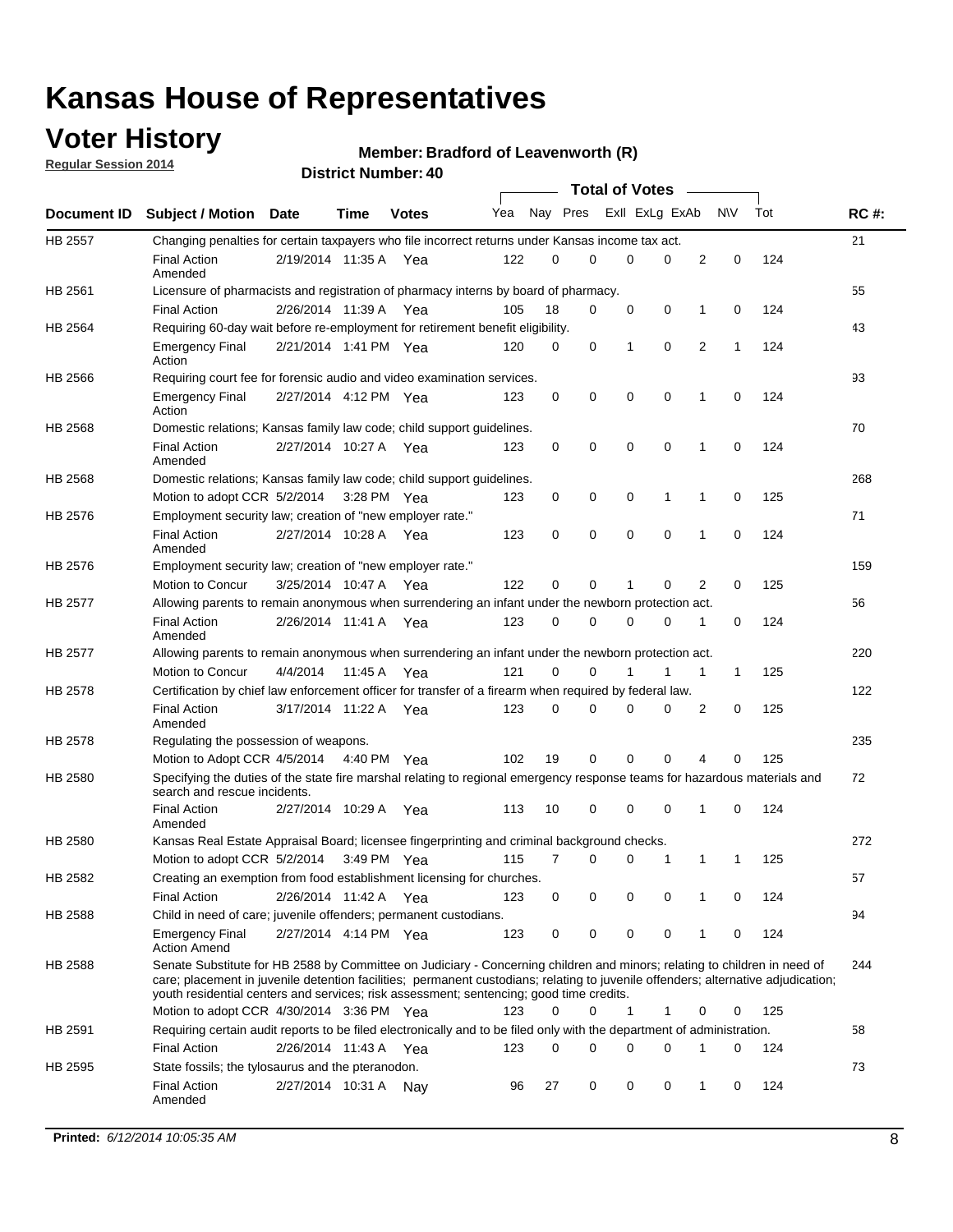### **Voter History**

**Regular Session 2014**

**Member: Bradford of Leavenworth (R)** 

|             |                                                                                                                                                                                                                                       |                       |             | <b>DISUILLINUIIINGI. 40</b> |     |              |             | <b>Total of Votes</b>   |             |   |             |     |             |
|-------------|---------------------------------------------------------------------------------------------------------------------------------------------------------------------------------------------------------------------------------------|-----------------------|-------------|-----------------------------|-----|--------------|-------------|-------------------------|-------------|---|-------------|-----|-------------|
| Document ID | <b>Subject / Motion Date</b>                                                                                                                                                                                                          |                       | Time        | <b>Votes</b>                | Yea |              |             | Nay Pres Exll ExLg ExAb |             |   | N\V         | Tot | <b>RC#:</b> |
| HB 2596     | Computation of retirement benefits when a state officer or employee is placed on furlough or has reduction in compensation.                                                                                                           |                       |             |                             |     |              |             |                         |             |   |             |     | 74          |
|             | <b>Final Action</b>                                                                                                                                                                                                                   | 2/27/2014 10:33 A     |             | Yea                         | 123 | 0            | $\Omega$    | 0                       | $\Omega$    |   | 0           | 124 |             |
| HB 2596     | Computation of retirement benefits when a state officer or employee is placed on furlough or has reduction in<br>compensation.                                                                                                        |                       |             |                             |     |              |             |                         |             |   |             |     | 246         |
|             | Motion to adopt CCR 4/30/2014 3:45 PM Yea                                                                                                                                                                                             |                       |             |                             | 123 | 0            | 0           | 1                       | 1           | 0 | 0           | 125 |             |
| HB 2597     | Municipal recycling services                                                                                                                                                                                                          |                       |             |                             |     |              |             |                         |             |   |             |     | 97          |
|             | <b>Emergency Final</b><br><b>Action Amend</b>                                                                                                                                                                                         | 2/27/2014 4:20 PM Yea |             |                             | 105 | 18           | 0           | 0                       | $\mathbf 0$ | 1 | $\mathbf 0$ | 124 |             |
| HB 2599     | Authorizing the secretary of state to grant an easement to the unified government of Wyandotte county.                                                                                                                                |                       |             |                             |     |              |             |                         |             |   |             |     | 22          |
|             | <b>Final Action</b>                                                                                                                                                                                                                   | 2/19/2014 11:37 A Yea |             |                             | 120 | 2            | 0           | 0                       | $\Omega$    | 2 | 0           | 124 |             |
| HB 2599     | Authorizing the secretary of state to grant an easement to the unified government of Wyandotte county.                                                                                                                                |                       |             |                             |     |              |             |                         |             |   |             |     | 118         |
|             | Motion to Concur                                                                                                                                                                                                                      | 3/14/2014 11:25 A Yea |             |                             | 118 | 0            | 0           | 2                       | 1           | 4 | 0           | 125 |             |
| HB 2602     | Increasing the percentage of unclassified employees allowed to be employed by KPERS from 25% to 50%.                                                                                                                                  |                       |             |                             |     |              |             |                         |             |   |             |     | 44          |
|             | <b>Emergency Final</b><br>Action                                                                                                                                                                                                      | 2/21/2014 1:43 PM Yea |             |                             | 107 | 13           | 0           | 1                       | 0           | 2 | 1           | 124 |             |
| HB 2602     | Increasing the percentage of unclassified employees allowed to be employed by KPERS from 25% to 50%.                                                                                                                                  |                       |             |                             |     |              |             |                         |             |   |             |     | 195         |
|             | Motion to Concur                                                                                                                                                                                                                      | 4/1/2014              | 10:57 A     | Yea                         | 108 | 15           | 0           | 1                       | $\Omega$    |   | 0           | 125 |             |
| HB 2609     | Practice of pharmacy; filling and refilling of prescriptions.                                                                                                                                                                         |                       |             |                             |     |              |             |                         |             |   |             |     | 105         |
|             | <b>Emergency Final</b><br><b>Action Amend</b>                                                                                                                                                                                         | 2/27/2014 4:29 PM Yea |             |                             | 123 | 0            | $\mathbf 0$ | $\mathbf 0$             | 0           | 1 | 0           | 124 |             |
| HB 2611     | Conduct of dental offices.                                                                                                                                                                                                            |                       |             |                             |     |              |             |                         |             |   |             |     | 83          |
|             | <b>Emergency Final</b><br>Action                                                                                                                                                                                                      | 2/27/2014 3:59 PM Yea |             |                             | 123 | 0            | $\mathbf 0$ | $\mathbf 0$             | $\mathbf 0$ | 1 | 0           | 124 |             |
| HB 2612     | Relating to district judge and district magistrate judge vacancies.                                                                                                                                                                   |                       |             |                             |     |              |             |                         |             |   |             |     | 75          |
|             | <b>Final Action</b><br>Amended                                                                                                                                                                                                        | 2/27/2014 10:34 A     |             | Yea                         | 106 | 17           | $\mathbf 0$ | $\mathbf 0$             | $\mathbf 0$ | 1 | $\mathbf 0$ | 124 |             |
| HB 2613     | Relating to the issuance of stillbirth and unborn child's death certificates.                                                                                                                                                         |                       |             |                             |     |              |             |                         |             |   |             |     | 103         |
|             | <b>Emergency Final</b><br><b>Action Amend</b>                                                                                                                                                                                         | 2/27/2014 4:27 PM Yea |             |                             | 122 | $\mathbf{1}$ | 0           | $\mathbf 0$             | $\Omega$    | 1 | 0           | 124 |             |
| HB 2615     | Substitute for HB 2615 by Committee on Commerce, Labor and Economic Development - Workers compensation assigned<br>risk pool.                                                                                                         |                       |             |                             |     |              |             |                         |             |   |             |     | 185         |
|             | <b>EFA Sub Bill</b><br>Amended                                                                                                                                                                                                        | 3/26/2014 3:42 PM Yea |             |                             | 98  | 25           | 0           | 1                       | 0           | 1 | 0           | 125 |             |
| HB 2616     | Secretary of labor; explore agreement to allow state of Kansas to enforce OSHA standards.                                                                                                                                             |                       |             |                             |     |              |             |                         |             |   |             |     | 92          |
|             | <b>Emergency Final</b><br>Action                                                                                                                                                                                                      | 2/27/2014 4:11 PM Yea |             |                             | 93  | 30           | 0           | 0                       | 0           | 1 | 0           | 124 |             |
| HB 2616     | Senate Substitute for HB 2616 by Committee on Commerce - Secretary of labor directed to study state enforcement of OSHA 261<br>standards.                                                                                             |                       |             |                             |     |              |             |                         |             |   |             |     |             |
|             | Motion to Concur                                                                                                                                                                                                                      | 5/2/2014              | 11:47 A Yea |                             | 94  | 30           | 0           | 0                       | 1           | 0 | 0           | 125 |             |
| HB 2633     | Substitute for HB 2633 by Committee on Corrections and Juvenile Justice - Juvenile offenders; youth residential centers and<br>services; risk assessment; raising the age for prosecution as an adult; sentencing; good time credits. |                       |             |                             |     |              |             |                         |             |   |             |     | 106         |
|             | <b>EFA Sub Bill</b><br>Amended                                                                                                                                                                                                        | 2/27/2014 4:31 PM Yea |             |                             | 122 | $\mathbf 1$  | 0           | 0                       | 0           | 1 | 0           | 124 |             |
| HB 2636     | Secretary of health and environment and air quality standards.                                                                                                                                                                        |                       |             |                             |     |              |             |                         |             |   |             |     | 45          |
|             | <b>Emergency Final</b><br><b>Action Amend</b>                                                                                                                                                                                         | 2/21/2014 1:44 PM Yea |             |                             | 89  | 31           | 0           | 1                       | 0           | 2 | 1           | 124 |             |
| HB 2636     | Secretary of health and environment and air quality standards.                                                                                                                                                                        |                       |             |                             |     |              |             |                         |             |   |             |     | 212         |
|             | Sub motion to concur 4/3/2014                                                                                                                                                                                                         |                       | 7:20 PM Yea |                             | 121 | 3            | 0           | 0                       | 0           | 1 | 0           | 125 |             |
| HB 2642     | Income tax deduction for net gain on the sale of certain horses, cattle or livestock; income tax credit for expenditures to make 131<br>dwelling or facility accessible for persons with a disability.                                |                       |             |                             |     |              |             |                         |             |   |             |     |             |
|             | <b>Final Action</b><br>Amended                                                                                                                                                                                                        | 3/20/2014 11:17 A Yea |             |                             | 123 | 0            | 0           | 0                       | 1           | 1 | 0           | 125 |             |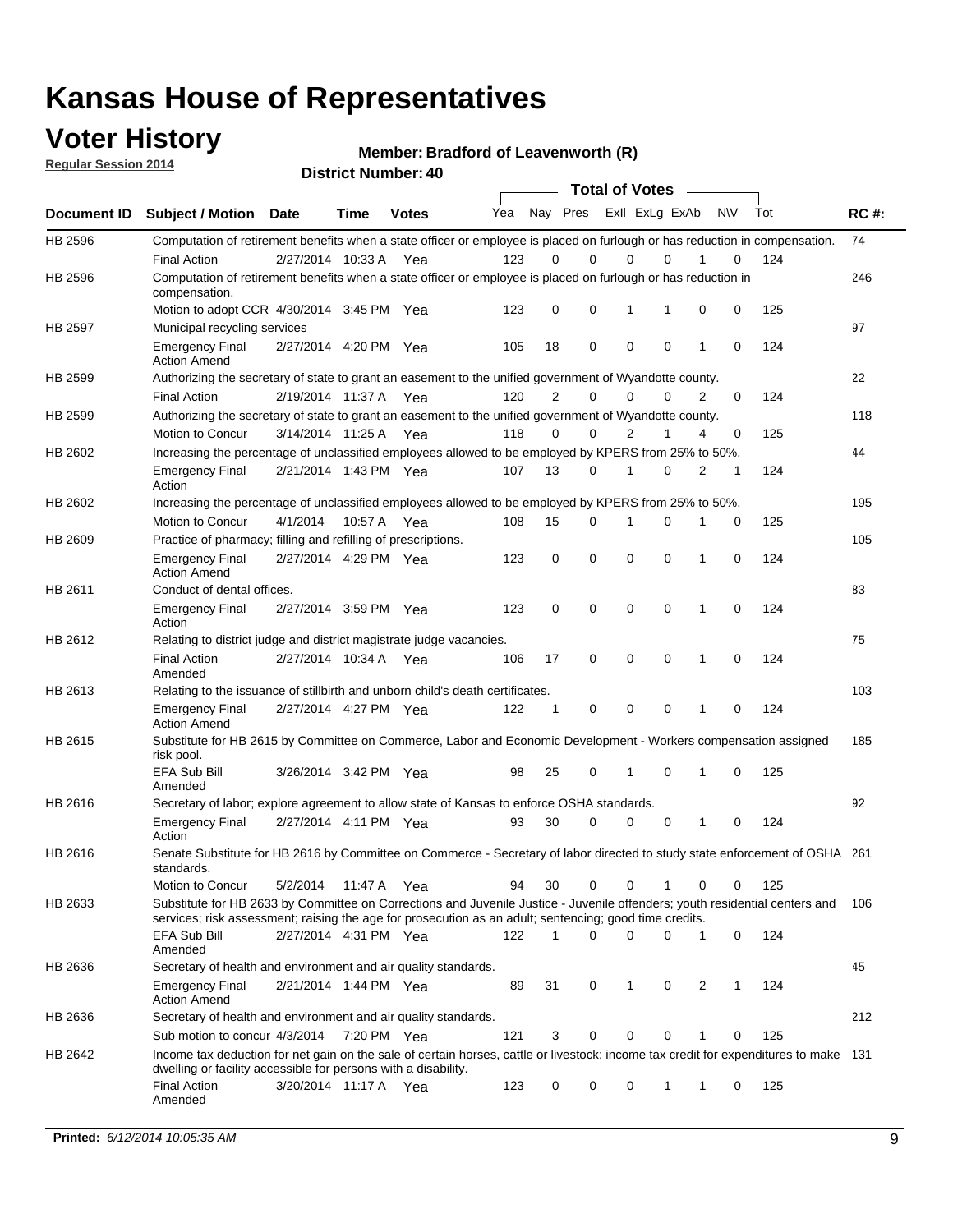### **Voter History**

| Member: Bradford of Leavenworth (R) |  |
|-------------------------------------|--|

**Document ID Subject / Motion Date Time Votes** Yea Nay Pres ExII ExLg ExAb N\V Tot RC #: **District Number: 40 Bradford of Leavenworth (R) Date Votes Total of Votes Time Regular Session 2014** ExII ExLg ExAb 164 Final Action 3/26/2014 10:56 A Yea 123 0 0 1 0 125 HB 2643 Amended Property tax; classification of commercial and industrial machinery and equipment as personal property; reclassification of property upon termination of IRB tax exemption; use of independent appraisers to appraiser certain 274 5/2/2014 HB 2643 Motion to Concur 5/2/2014 5:12 PM Nay 16 108 0 0 0 1 0 125 Property tax; classification of commercial and industrial machinery and equipment as personal property; reclassification of property upon termination of IRB tax exemption; use of independent appraisers to appraiser certain complex property; motor vehicles, members of military; mortgage registration tax phase out and replacement with fees; county clerk technology fund; county treasurer technology fund. 286 Motion to adopt CCR 5/3/2014 1:53 AM Nay 70 53 0 0 0 1 1 125 HB 2643 Property tax; classification of commercial and industrial machinery and equipment as personal property; reclassification of property upon termination of IRB tax exemption; use of independent appraisers to appraiser certain complex property; motor vehicles, members of military; mortgage registration tax phase out and replacement with fees; county clerk technology fund; county treasurer technology fund. 1:53 AM Nav 70 53 0 0 0 1 1 100 Emergency Final 2/27/2014 4:23 PM Yea 100 23 0 0 0 1 0 124 HB 2648 Action Amend Property tax exemption for levees. 76 Final Action 2/27/2014 10:38 A Nay 82 41 0 0 0 1 0 124 HB 2651 Amended County law library. 77 2/27/2014 Final Action Yea 124 10:40 A 123 0 0 0 10 0 HB 2655 Amended Allowing veterans with PTSD to seek mental health treatment upon certain convictions. 224 4/4/2014 HB 2655 Motion to Concur Yea 125 5:42 PM 122 0 1 0 20 0 Senate Substitute for HB 2655 by Committee on Judiciary - Allowing veterans with PTSD to seek mental health treatment upon certain convictions; also amending the crimes of interference with law enforcement and giving a false alarm. 48 Authorizing the state of Kansas to pay the death gratuity benefit to the designated survivor of a Kansas service member during 2/26/2014 Final Action Yea 124 11:27 A 123 0 0 0 10 0 HB 2656 a federal government shutdown and providing for reimbursement to the state.. 181 3/26/2014 EFA Sub Bill Yea 125 3:37 PM 119 4 0 0 10 1 HB 2661 Substitute for HB 2661 by Committee on Energy and Environment - Siting of electric transmission lines; notice and hearing requirements. 116 Final Action 3/14/2014 11:22 A Nay 87 31 0 2 1 4 0 125 HB 2662 Amended Expungment of driving under the influence convictions. 34 2/21/2014 Final Action Yea 124 11:21 A 114 7 0 0 20 1 HB 2668 Amended Health insurance for qualified professional associations. 262 5/2/2014 HB 2668 Motion to Concur 5/2/2014 12:05 P Yea 97 27 0 0 1 0 0 125 Predetermination of health insurance benefits 12:05 P Yea 97 27 0 0 1 0 0 87 2/27/2014 Emergency Final Yea 124 4:05 PM 110 13 0 0 10 0 HB 2669 Action State civil service board; transferred from the department of administration to the office of administrative hearings. 91 Emergency Final 2/27/2014 4:10 PM Yea 405 18 0 0 0 1 0 124 HB 2673 Action Amend Kansas healing arts act; physician assistant licensure act. 270 Motion to adopt CCR 5/2/2014 3:39 PM Yea 111 11 0 0 1 1 1 125 HB 2673 Board of healing arts functions and duties, physician assistants licensure act and podiatry act. 3:39 PM Yea 111 11 0 0 1 1 1 165 Final Action 3/26/2014 10:57 A Yea 123 0 0 1 0 125 HB 2675 Amended Relating to procurement negotiating committees; certified businesses.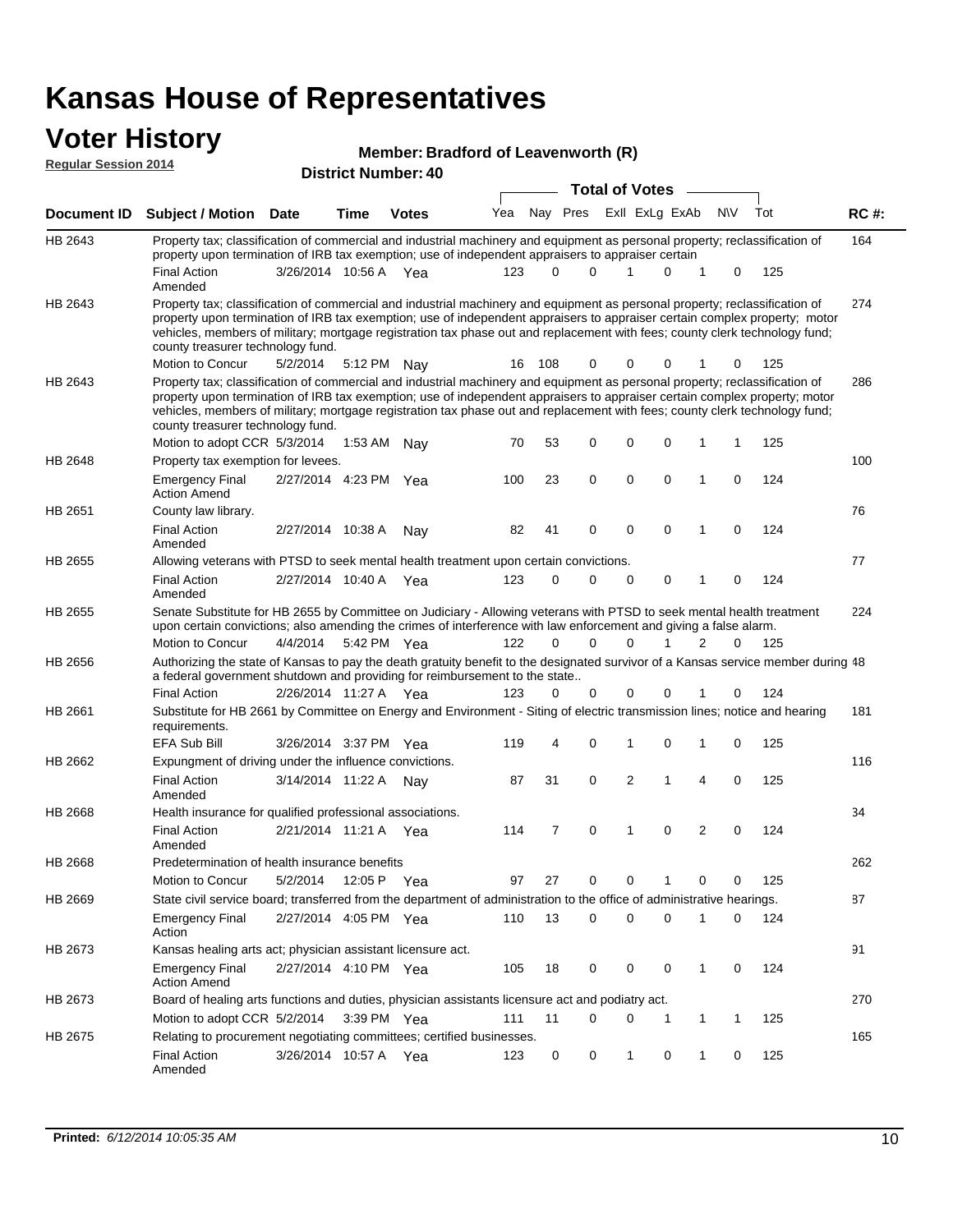#### **Voter History Regular Session 2014**

#### **Member: Bradford of Leavenworth (R)**

| noguidi ocoololi 4014 |                                                                                                                                                                                                                                                 |                       |             | <b>District Number: 40</b> |     |    |             |  |                       |                |                |           |     |             |
|-----------------------|-------------------------------------------------------------------------------------------------------------------------------------------------------------------------------------------------------------------------------------------------|-----------------------|-------------|----------------------------|-----|----|-------------|--|-----------------------|----------------|----------------|-----------|-----|-------------|
|                       |                                                                                                                                                                                                                                                 |                       |             |                            |     |    |             |  | <b>Total of Votes</b> |                |                |           |     |             |
| Document ID           | <b>Subject / Motion Date</b>                                                                                                                                                                                                                    |                       | <b>Time</b> | <b>Votes</b>               | Yea |    | Nay Pres    |  |                       | Exll ExLg ExAb |                | <b>NV</b> | Tot | <b>RC#:</b> |
| HB 2681               | Substitute for HB2681 by Committee on Veterans, Military, and Homeland Security--Abolishing the Kansas commission on<br>veterans affairs; creating the Kansas commission on veterans affairs office within the executive branch of government.  |                       |             |                            |     |    |             |  |                       |                |                |           |     | 132         |
|                       | Final Action Sub Bill 3/20/2014 11:18 A Yea                                                                                                                                                                                                     |                       |             |                            | 123 | 0  | 0           |  | $\Omega$              | 1              | 1              | 0         | 125 |             |
| HB 2681               | Substitute for HB2681 by Committee on Veterans, Military, and Homeland Security - Abolishing the Kansas commission on<br>veterans affairs; creating the Kansas commission on veterans affairs office within the executive branch of government. |                       |             |                            |     |    |             |  |                       |                |                |           |     | 219         |
|                       | Motion to Concur                                                                                                                                                                                                                                | 4/4/2014              | 11:41 A     | Yea                        | 122 | 0  | $\Omega$    |  | 1                     | 1              | 1              | 0         | 125 |             |
| HB 2684               | Allocating moneys from driver's license fees to the judicial branch nonjudicial salary adjustment fund.                                                                                                                                         |                       |             |                            |     |    |             |  |                       |                |                |           |     | 78          |
|                       | <b>Final Action</b>                                                                                                                                                                                                                             | 2/27/2014 10:41 A Yea |             |                            | 93  | 30 | $\Omega$    |  | 0                     | $\Omega$       | 1              | 0         | 124 |             |
| HB 2687               | Unclaimed property act and hearings.                                                                                                                                                                                                            |                       |             |                            |     |    |             |  |                       |                |                |           |     | 59          |
|                       | <b>Final Action</b>                                                                                                                                                                                                                             | 2/26/2014 11:44 A     |             | Yea                        | 119 | 4  | $\mathbf 0$ |  | $\mathbf 0$           | 0              | 1              | 0         | 124 |             |
| HB 2687               | Unclaimed property act and hearings.                                                                                                                                                                                                            |                       |             |                            |     |    |             |  |                       |                |                |           |     | 251         |
|                       | Motion to Concur                                                                                                                                                                                                                                | 5/1/2014              | 1:56 PM     | Yea                        | 125 | 0  | $\mathbf 0$ |  | $\mathbf 0$           | $\mathbf 0$    | 0              | 0         | 125 |             |
| HB 2689               | Amending which convictions are counted for driving while license canceled, suspended or revoked.                                                                                                                                                |                       |             |                            |     |    |             |  |                       |                |                |           |     | 231         |
|                       | <b>Final Action</b><br>Amended                                                                                                                                                                                                                  | 4/5/2014              | 10:23 A     | Yea                        | 121 | 0  | 0           |  | 0                     | $\Omega$       | 4              | 0         | 125 |             |
| HB 2693               | Providing for testing by community colleges for commercial driver's licenses and allowing temporary commercial driver's<br>license holders the ability to drive class A commercial vehicles.                                                    |                       |             |                            |     |    |             |  |                       |                |                |           |     | 104         |
|                       | <b>Emergency Final</b><br><b>Action Amend</b>                                                                                                                                                                                                   | 2/27/2014 4:28 PM Yea |             |                            | 123 | 0  | $\Omega$    |  | 0                     | $\Omega$       | 1              | 0         | 124 |             |
| HB 2693               | Senate Substitute for HB 2693 by Committee on Transportation - Providing for testing by community colleges for commercial 255<br>driver's licenses; entities serving as driver's licenses examiners.                                            |                       |             |                            |     |    |             |  |                       |                |                |           |     |             |
|                       | Motion to adopt CCR 5/1/2014                                                                                                                                                                                                                    |                       |             | 4:42 PM Yea                | 125 | 0  | 0           |  | 0                     | $\Omega$       | 0              | 0         | 125 |             |
| HB 2715               | Farm machinery and equipment annual highway permits, commercial drivers' license.                                                                                                                                                               |                       |             |                            |     |    |             |  |                       |                |                |           |     | 98          |
|                       | <b>Emergency Final</b><br><b>Action Amend</b>                                                                                                                                                                                                   | 2/27/2014 4:21 PM Yea |             |                            | 123 | 0  | 0           |  | 0                     | 0              | 1              | 0         | 124 |             |
| HB 2717               | Registration of operators of assisted living, residential health care, home plus or adult day care facilities.                                                                                                                                  |                       |             |                            |     |    |             |  |                       |                |                |           |     | 175         |
|                       | <b>Emergency Final</b><br><b>Action Amend</b>                                                                                                                                                                                                   | 3/26/2014 3:29 PM Yea |             |                            | 114 | 9  | $\Omega$    |  |                       | $\Omega$       |                | 0         | 125 |             |
| HB 2721               | Substitute for Substitute for HB 2721 by Committee on Commerce, Labor and Economic Development †Enacting the<br>business entity standard treatment act.                                                                                         |                       |             |                            |     |    |             |  |                       |                |                |           |     | 117         |
|                       | Final Action Sub Bill 3/14/2014 11:23 A Yea                                                                                                                                                                                                     |                       |             |                            | 118 | 0  | 0           |  | 2                     |                | 4              | 0         | 125 |             |
| HB 2721               | Substitute for Substitute for HB 2721 by Committee on Commerce, Labor and Economic Development - Enacting the business 273<br>entity standard treatment act.                                                                                    |                       |             |                            |     |    |             |  |                       |                |                |           |     |             |
|                       | Motion to Concur                                                                                                                                                                                                                                | 5/2/2014              |             | 3:59 PM Yea                | 122 | 0  | 0           |  | 0                     |                | 1              | 1         | 125 |             |
| HB 2724               | Uniform commercial driver's license act; definition of tank vehicle.                                                                                                                                                                            |                       |             |                            |     |    |             |  |                       |                |                |           |     | 99          |
|                       | <b>Emergency Final</b><br>Action                                                                                                                                                                                                                | 2/27/2014 4:22 PM Yea |             |                            | 122 | 1  | 0           |  | 0                     | $\mathbf 0$    | 1              | 0         | 124 |             |
| HB 2727               | Expiration of license plates and placards for individuals with disability.                                                                                                                                                                      |                       |             |                            |     |    |             |  |                       |                |                |           |     | 88          |
|                       | <b>Emergency Final</b><br>Action                                                                                                                                                                                                                | 2/27/2014 4:06 PM Yea |             |                            | 123 | 0  | 0           |  | 0                     | 0              | 1              | 0         | 124 |             |
| HB 2728               | Permits for the operation of salvage vehicles no longer required to be prepared in triplicate.                                                                                                                                                  |                       |             |                            |     |    |             |  |                       |                |                |           |     | 89          |
|                       | <b>Emergency Final</b><br>Action                                                                                                                                                                                                                | 2/27/2014 4:07 PM Yea |             |                            | 122 | 1  | 0           |  | 0                     | 0              | $\mathbf{1}$   | 0         | 124 |             |
| HB 2728               | Permits for the operation of salvage vehicles no longer required to be prepared in triplicate.                                                                                                                                                  |                       |             |                            |     |    |             |  |                       |                |                |           |     | 192         |
|                       | Motion to Concur                                                                                                                                                                                                                                | 3/31/2014 11:43 A Yea |             |                            | 122 | 0  | 0           |  | 1                     | 0              | $\overline{2}$ | 0         | 125 |             |
| HB 2732               | Sales tax authority for Rooks county for constructing or remodeling a jail facility.                                                                                                                                                            |                       |             |                            |     |    |             |  |                       |                |                |           |     | 232         |
|                       | <b>Final Action</b>                                                                                                                                                                                                                             | 4/5/2014              |             | 10:24 A Yea                | 121 | 0  | 0           |  | 0                     | 0              | 4              | 0         | 125 |             |
| HB 2744               | Insurance; coverage for autism spectrum disorder.                                                                                                                                                                                               |                       |             |                            |     |    |             |  |                       |                |                |           |     | 137         |
|                       | <b>Final Action</b><br>Amended                                                                                                                                                                                                                  | 3/21/2014 10:14 A Yea |             |                            | 114 | 3  | 0           |  | 0                     | 1              | 6              | 1         | 125 |             |
| HB 2745               | Tax lien on property voluntarily transferred.                                                                                                                                                                                                   |                       |             |                            |     |    |             |  |                       |                |                |           |     | 166         |
|                       | <b>Final Action</b>                                                                                                                                                                                                                             | 3/26/2014 10:58 A     |             | Yea                        | 123 | 0  | 0           |  | 1                     | 0              | 1              | 0         | 125 |             |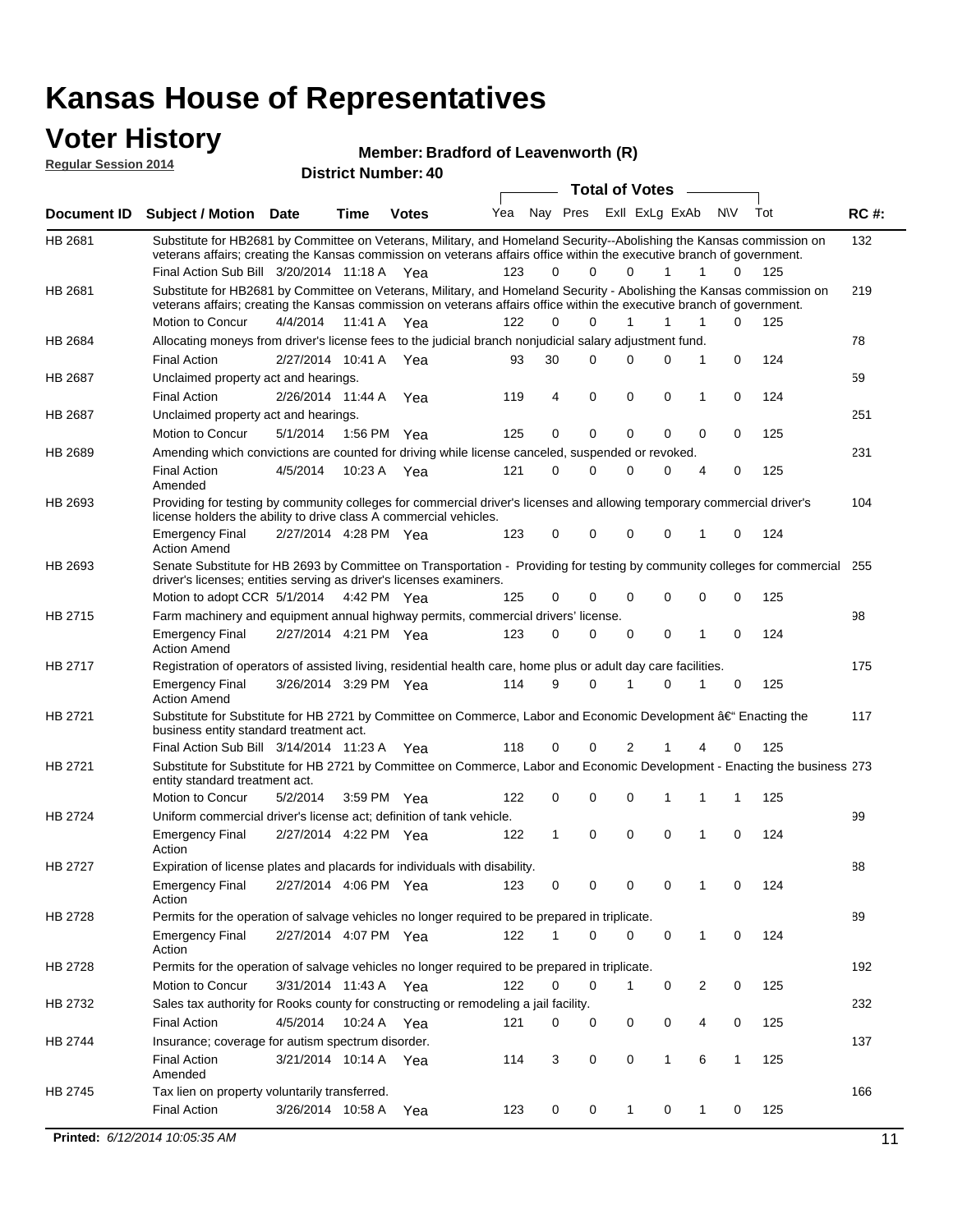## **Voter History**

**Regular Session 2014**

#### **Member: Bradford of Leavenworth (R)**

|                    |                                                                                                                                                                                                                                      |                       |             |              |     | <b>Total of Votes</b> |   |             |                |  |                                 |     |             |  |  |  |  |  |  |  |  |
|--------------------|--------------------------------------------------------------------------------------------------------------------------------------------------------------------------------------------------------------------------------------|-----------------------|-------------|--------------|-----|-----------------------|---|-------------|----------------|--|---------------------------------|-----|-------------|--|--|--|--|--|--|--|--|
| <b>Document ID</b> | <b>Subject / Motion</b>                                                                                                                                                                                                              | Date                  | Time        | <b>Votes</b> | Yea | Nay Pres              |   |             | Exll ExLg ExAb |  | <b>NV</b>                       | Tot | <b>RC#:</b> |  |  |  |  |  |  |  |  |
| HB 2755            | Repealing the sunset on the Kansas taxpayer transparency act.                                                                                                                                                                        |                       |             |              |     |                       |   |             |                |  |                                 |     | 140         |  |  |  |  |  |  |  |  |
|                    | <b>Final Action</b>                                                                                                                                                                                                                  | 3/24/2014 10:13 A     |             | Yea          | 122 | 0                     | 0 | $\mathbf 0$ | 0              |  | 3<br>0                          | 125 |             |  |  |  |  |  |  |  |  |
| HB 2767            | State child death review board.                                                                                                                                                                                                      |                       |             |              |     |                       |   |             |                |  |                                 |     | 167         |  |  |  |  |  |  |  |  |
|                    | <b>Final Action</b><br>Amended                                                                                                                                                                                                       | 3/26/2014 10:59 A     |             | Yea          | 123 | 0                     | 0 | 1           | $\mathbf 0$    |  | 1<br>0                          | 125 |             |  |  |  |  |  |  |  |  |
| <b>HCR 5029</b>    | Urging the Kansas bureau of investigation to establish a blue alert system for the state of Kansas.                                                                                                                                  |                       |             |              |     |                       |   |             |                |  |                                 |     | 95          |  |  |  |  |  |  |  |  |
|                    | <b>Emergency Final</b><br><b>Action Amend</b>                                                                                                                                                                                        | 2/27/2014 4:15 PM Yea |             |              | 121 | 2                     | 0 | $\mathbf 0$ | $\mathbf 0$    |  | 1<br>0                          | 124 |             |  |  |  |  |  |  |  |  |
| <b>HCR 5031</b>    | Urging Congress to provide for the prompt payment of disability compensation to U.S. Veterans.                                                                                                                                       |                       |             |              |     |                       |   |             |                |  |                                 |     | 125         |  |  |  |  |  |  |  |  |
|                    | <b>Final Action</b>                                                                                                                                                                                                                  | 3/19/2014 11:21 A Yea |             |              | 122 | $\Omega$              | 0 | 0           | 1              |  | 2<br>0                          | 125 |             |  |  |  |  |  |  |  |  |
| HR 6049            | Resolution encouraging the creation of a Kansas plan for comprehensive treatment of chronic obstruction pulmonary<br>disease.                                                                                                        |                       |             |              |     |                       |   |             |                |  |                                 |     | 109         |  |  |  |  |  |  |  |  |
|                    | <b>Emergency Final</b><br><b>Action Amend</b>                                                                                                                                                                                        | 3/6/2014              | 11:24 A     | Yea          | 120 | 0                     | 0 | 2           | 1              |  | $\overline{2}$<br>0             | 125 |             |  |  |  |  |  |  |  |  |
| HR 6063            | Urging the President to extend the qualifications for the Women's Army Corps Service Medal.                                                                                                                                          |                       |             |              |     |                       |   |             |                |  |                                 |     | 143         |  |  |  |  |  |  |  |  |
|                    | <b>Final Action</b>                                                                                                                                                                                                                  | 3/25/2014 10:11 A Yea |             |              | 123 | $\Omega$              | 0 | 1           | $\Omega$       |  | $\mathbf{1}$<br>125<br>0<br>123 |     |             |  |  |  |  |  |  |  |  |
| SB 40              | House Substitute for SB 40 by Committee on Corrections and Juvenile Justice †Secretary of corrections; including juvenile<br>offenders in the prison made goods act; authorizing use of correctional industries funds for payment of |                       |             |              |     |                       |   |             |                |  |                                 |     |             |  |  |  |  |  |  |  |  |
|                    | Final Action Sub Bill 3/17/2014 11:23 A Yea                                                                                                                                                                                          |                       |             |              | 123 | 0                     | 0 | 0           | $\Omega$       |  | 0<br>2                          | 125 |             |  |  |  |  |  |  |  |  |
| SB 54              | Medical assistance recovery program; rules and regulations.                                                                                                                                                                          |                       |             |              |     |                       |   |             |                |  |                                 |     | 174         |  |  |  |  |  |  |  |  |
|                    | <b>Emergency Final</b><br><b>Action Amend</b>                                                                                                                                                                                        | 3/26/2014 3:28 PM Yea |             |              | 95  | 28                    | 0 | 1           | $\mathbf 0$    |  | 1<br>0                          | 125 |             |  |  |  |  |  |  |  |  |
| SB 54              | Amendments to statutes regulating abortions.                                                                                                                                                                                         |                       |             |              |     |                       |   |             |                |  |                                 |     | 214         |  |  |  |  |  |  |  |  |
|                    | Motion to Adopt CCR 4/4/2014                                                                                                                                                                                                         |                       | 9:59 AM Yea |              | 112 | 11                    | 0 |             | 0              |  | 0<br>1                          | 125 |             |  |  |  |  |  |  |  |  |
| SB 63              | State use law; purchases by municipalities; committee sunset date and chairperson selection.                                                                                                                                         |                       |             |              |     |                       |   |             |                |  |                                 |     | 280         |  |  |  |  |  |  |  |  |
|                    | Motion to adopt CCR 5/2/2014                                                                                                                                                                                                         |                       | 8:52 PM Yea |              | 124 | 0                     | 0 | 0           | 0              |  | 0<br>1                          | 125 |             |  |  |  |  |  |  |  |  |
| SB 99              | Lobbyists defined.                                                                                                                                                                                                                   |                       |             |              |     |                       |   |             |                |  |                                 |     | 184         |  |  |  |  |  |  |  |  |
|                    | <b>Emergency Final</b><br>Action                                                                                                                                                                                                     | 3/26/2014 3:41 PM Yea |             |              | 117 | 6                     | 0 | 1           | 0              |  | 0<br>1                          | 125 |             |  |  |  |  |  |  |  |  |
| SB 147             | House Substitute for SB 147 by Committee on Agriculture and Natural Resources †Amending the powers and duties of the 133<br>Kansas department of agriculture division of conservation and the state conservation commission.         |                       |             |              |     |                       |   |             |                |  |                                 |     |             |  |  |  |  |  |  |  |  |
|                    | Final Action Sub Bill 3/20/2014 11:19 A Yea<br>Amended                                                                                                                                                                               |                       |             |              | 123 | 0                     | 0 | 0           | 1              |  | 1<br>0                          | 125 |             |  |  |  |  |  |  |  |  |
| SB 218             | House Substitute for SB 218 by Committee on Appropriations-Education; relating to the financing and instruction thereof;                                                                                                             |                       |             |              |     |                       |   |             |                |  |                                 |     | 226         |  |  |  |  |  |  |  |  |
|                    | making and concerning appropriations for the fiscal years ending June 30, 2014, and June 30, 2015, for certain agencies.<br>Final Action Sub Bill 4/4/2014 6:17 PM Nay                                                               |                       |             |              | 91  | 31                    | 0 | $\mathbf 0$ | 1              |  | 2<br>$\Omega$                   | 125 |             |  |  |  |  |  |  |  |  |
|                    | Amended                                                                                                                                                                                                                              |                       |             |              |     |                       |   |             |                |  |                                 |     |             |  |  |  |  |  |  |  |  |
| SB 218             | House Substitute for SB 218 by Committee on Appropriations-Education; relating to the financing and instruction thereof;                                                                                                             |                       |             |              |     |                       |   |             |                |  |                                 |     | 237         |  |  |  |  |  |  |  |  |
|                    | making and concerning appropriations for the fiscal years ending June 30, 2014, and June 30, 2015, for certain agencies.                                                                                                             |                       |             |              |     |                       |   |             |                |  |                                 |     |             |  |  |  |  |  |  |  |  |
|                    | Sub Motion to Adopt 4/6/2014 12:51 A Yea<br><b>CCR</b>                                                                                                                                                                               |                       |             |              | 55  | 67                    | 0 | 0           | 0              |  | 3<br>0                          | 125 |             |  |  |  |  |  |  |  |  |
| SB 231             | House Substitute for SB 231 â€' Concerning valuation and appeals; renaming the state court of tax appeals; timing of<br>decisions.                                                                                                   |                       |             |              |     |                       |   |             |                |  |                                 |     | 134         |  |  |  |  |  |  |  |  |
|                    | Final Action Sub Bill 3/20/2014 11:21 A Yea<br>Amended                                                                                                                                                                               |                       |             |              | 123 | 0                     | 0 | 0           | 1              |  | 1<br>0                          | 125 |             |  |  |  |  |  |  |  |  |
| SB 231             | House Substitute for SB 231 - Concerning valuation and appeals; renaming the state court of tax appeals; timing of<br>decisions                                                                                                      |                       |             |              |     |                       |   |             |                |  |                                 |     | 281         |  |  |  |  |  |  |  |  |
|                    | Motion to Adopt CCR 5/2/2014 8:56 PM Yea                                                                                                                                                                                             |                       |             |              | 124 | 0                     | 0 | 0           | $\mathbf 0$    |  | 1<br>0                          | 125 |             |  |  |  |  |  |  |  |  |
| SB 245             | House Substitute for SB 245 by Committee on Appropriations - Appropriations for FY 2014, FY 2015, and FY 2016 for the<br>department of corrections; capital improvement projects.                                                    |                       |             |              |     |                       |   |             |                |  |                                 |     | 13          |  |  |  |  |  |  |  |  |
|                    | Final Action Sub Bill 2/13/2014 11:34 A Yea<br>Amended                                                                                                                                                                               |                       |             |              | 79  | 41                    | 0 | 3           | 0              |  | 0<br>1                          | 124 |             |  |  |  |  |  |  |  |  |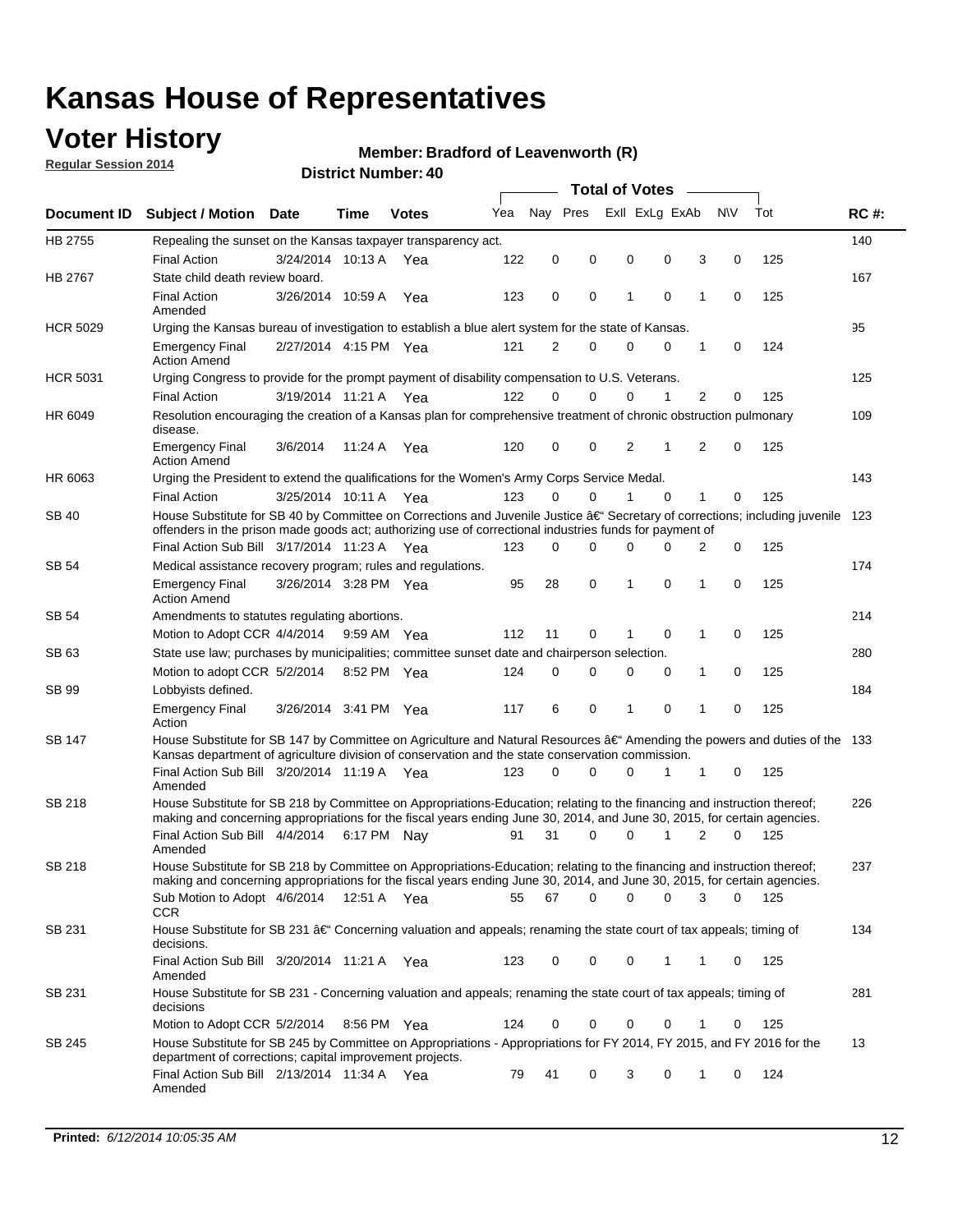### **Voter History**

#### **Member: Bradford of Leavenworth (R)**

**Regular Session 2014**

|               |                                                                                                                                                                                                                                                                                                                                                                                                                                                                                                                                                                                                                                                                                                                                                                                                                                                                                                                                                    |                       |             | טוי וסעווווטרו. אט    |     |                             |             |  | <b>Total of Votes</b> |   |             |     |     |             |
|---------------|----------------------------------------------------------------------------------------------------------------------------------------------------------------------------------------------------------------------------------------------------------------------------------------------------------------------------------------------------------------------------------------------------------------------------------------------------------------------------------------------------------------------------------------------------------------------------------------------------------------------------------------------------------------------------------------------------------------------------------------------------------------------------------------------------------------------------------------------------------------------------------------------------------------------------------------------------|-----------------------|-------------|-----------------------|-----|-----------------------------|-------------|--|-----------------------|---|-------------|-----|-----|-------------|
| Document ID   | <b>Subject / Motion Date</b>                                                                                                                                                                                                                                                                                                                                                                                                                                                                                                                                                                                                                                                                                                                                                                                                                                                                                                                       |                       | <b>Time</b> | <b>Votes</b>          |     | Yea Nay Pres ExII ExLg ExAb |             |  |                       |   |             | N\V | Tot | <b>RC#:</b> |
| <b>SB 245</b> | House Substitute for SB 245 by Committee on Appropriations - Education funding; relating to mineral production; creating the<br>mineral production education fund, crediting 20% of remainder from oil and gas tax into such fund, moneys expended on<br>education; abolishing the oil and gas valuation depletion trust fund; allowing the counties to retain funds already in such<br>county's oil and gas valuation depletion trust fund; concerning school financing sources; proceeds from the tax levied by a<br>school district under authority of K.S.A. 2013 Supp. 72-6431, remitted to the state treasury to the credit of the state school<br>district finance fund not to the district's general fund; making and concerning appropriations for fiscal year 2017.<br>$\Omega$<br>0<br>Motion to adopt CCR 5/1/2014<br>5:06 PM Yea<br>88<br>37<br>$\Omega$<br>0<br>0<br>125<br>Victim notification prior to release of certain inmates. |                       |             |                       |     |                             |             |  |                       |   |             |     |     |             |
| SB 248        |                                                                                                                                                                                                                                                                                                                                                                                                                                                                                                                                                                                                                                                                                                                                                                                                                                                                                                                                                    |                       |             |                       |     |                             |             |  |                       |   |             |     |     | 119         |
|               | <b>Final Action</b>                                                                                                                                                                                                                                                                                                                                                                                                                                                                                                                                                                                                                                                                                                                                                                                                                                                                                                                                | 3/17/2014 11:18 A     |             | Yea                   | 122 | 0                           | 0           |  | 0                     | 0 | 2           | 1   | 125 |             |
| SB 254        | Medical assistance recovery program; rules and regulations.                                                                                                                                                                                                                                                                                                                                                                                                                                                                                                                                                                                                                                                                                                                                                                                                                                                                                        |                       |             |                       |     |                             |             |  |                       |   |             |     |     | 179         |
|               | <b>Emergency Final</b><br>Action                                                                                                                                                                                                                                                                                                                                                                                                                                                                                                                                                                                                                                                                                                                                                                                                                                                                                                                   | 3/26/2014 3:34 PM Yea |             |                       | 123 | 0                           | $\mathbf 0$ |  | $\mathbf{1}$          | 0 | 1           | 0   | 125 |             |
| SB 256        | Attorney general; costs in criminal appeals.                                                                                                                                                                                                                                                                                                                                                                                                                                                                                                                                                                                                                                                                                                                                                                                                                                                                                                       |                       |             |                       |     |                             |             |  |                       |   |             |     |     | 147         |
|               | <b>Final Action</b><br>Amended                                                                                                                                                                                                                                                                                                                                                                                                                                                                                                                                                                                                                                                                                                                                                                                                                                                                                                                     | 3/25/2014 10:16 A     |             | Yea                   | 119 | 4                           | 0           |  | 1                     | 0 |             | 0   | 125 |             |
| SB 256        | Amending the crime of mistreatment of a dependent adult; creating the crime of mistreatment of an elder person; amending<br>the crime of unlawful sexual relations; amending provisions relating to appearance bonds and surety regulation; amending<br>violations of the Kansas racketeer influenced and corrupt organization act; also concerning the attorney general, costs in<br>criminal appeals.                                                                                                                                                                                                                                                                                                                                                                                                                                                                                                                                            |                       |             |                       |     |                             |             |  |                       |   |             |     |     | 236         |
| SB 258        | Motion to Adopt CCR 4/5/2014<br>Amending the juvenile statute of limitations to match adult time limitations for sex crimes.                                                                                                                                                                                                                                                                                                                                                                                                                                                                                                                                                                                                                                                                                                                                                                                                                       |                       | 6:52 PM Yea |                       | 118 | 4                           | 0           |  | 0                     | 0 | 3           | 0   | 125 | 135         |
|               | <b>Final Action</b><br>Amended                                                                                                                                                                                                                                                                                                                                                                                                                                                                                                                                                                                                                                                                                                                                                                                                                                                                                                                     | 3/20/2014 11:21 A Yea |             |                       | 123 | 0                           | 0           |  | 0                     | 1 | 1           | 0   | 125 |             |
| SB 258        | Relating to issuance of certificates of birth resulting in stillbirth.                                                                                                                                                                                                                                                                                                                                                                                                                                                                                                                                                                                                                                                                                                                                                                                                                                                                             |                       |             |                       |     |                             |             |  |                       |   |             |     |     | 259         |
|               | Motion to Adopt CCR 5/1/2014                                                                                                                                                                                                                                                                                                                                                                                                                                                                                                                                                                                                                                                                                                                                                                                                                                                                                                                       |                       | 5:12 PM Yea |                       | 121 | 4                           | 0           |  | 0                     | 0 | $\mathbf 0$ | 0   | 125 |             |
| SB 263        | Establishing the military funeral honors fund under the adjutant general's office.                                                                                                                                                                                                                                                                                                                                                                                                                                                                                                                                                                                                                                                                                                                                                                                                                                                                 |                       |             |                       |     |                             |             |  |                       |   |             |     |     | 148         |
|               | <b>Final Action</b><br>Amended                                                                                                                                                                                                                                                                                                                                                                                                                                                                                                                                                                                                                                                                                                                                                                                                                                                                                                                     | 3/25/2014 10:17 A Yea |             |                       | 123 | 0                           | 0           |  | 1                     | 0 | 1           | 0   | 125 |             |
| SB 263        | Veterans and military matters; military honors fund; death gratuity; disabled veterans preference, state jobs and contracts;<br>schools on military reservations, funding.                                                                                                                                                                                                                                                                                                                                                                                                                                                                                                                                                                                                                                                                                                                                                                         |                       |             |                       |     |                             |             |  |                       |   |             |     |     | 256         |
|               | Motion to adopt CCR 5/1/2014 4:47 PM Yea                                                                                                                                                                                                                                                                                                                                                                                                                                                                                                                                                                                                                                                                                                                                                                                                                                                                                                           |                       |             |                       | 124 | 0                           | 0           |  | 0                     | 0 | 0           | 1   | 125 |             |
| SB 265        | Income definition for Homestead Refund eligibility.                                                                                                                                                                                                                                                                                                                                                                                                                                                                                                                                                                                                                                                                                                                                                                                                                                                                                                |                       |             |                       |     |                             |             |  |                       |   |             |     |     | 113         |
|               | <b>Final Action</b><br>Amended                                                                                                                                                                                                                                                                                                                                                                                                                                                                                                                                                                                                                                                                                                                                                                                                                                                                                                                     | 3/13/2014 11:23 A Yea |             |                       | 121 | 0                           | 0           |  | 1                     | 1 | 2           | 0   | 125 |             |
| SB 265        | Definition of income for homestead refund and SAFESR eligibility; income tax credits for adoption expenses and expenses to<br>make dwelling or facility accessible to persons with a disability; income tax deductions, self-employment taxes, expenses<br>related to organ donations, net gain on the sale of certain livestock; withholding, non-resident pass-through entity income;<br>Kansas taxpayer transparency act, sunset; sales tax exemptions.<br>Motion to Adopt CCR 4/4/2014 6:29 PM Yea                                                                                                                                                                                                                                                                                                                                                                                                                                             |                       |             |                       | 122 | 0                           | 0           |  | 0                     | 1 | 2           | 0   | 125 | 227         |
| SB 266        | Mineral severance tax return file date.                                                                                                                                                                                                                                                                                                                                                                                                                                                                                                                                                                                                                                                                                                                                                                                                                                                                                                            |                       |             |                       |     |                             |             |  |                       |   |             |     |     | 114         |
|               | <b>Final Action</b><br>Amended                                                                                                                                                                                                                                                                                                                                                                                                                                                                                                                                                                                                                                                                                                                                                                                                                                                                                                                     | 3/13/2014 11:24 A     |             | Yea                   | 121 | 0                           | 0           |  | 1                     | 1 | 2           | 0   | 125 |             |
| SB 266        | Severance tax return and payment dates; sales tax authority for Rooks county; property tax exemptions for certain donations<br>of land to the state and for amateur-built aircraft; sales tax exemptions for surface mining equipment and certain charitable<br>organizations.                                                                                                                                                                                                                                                                                                                                                                                                                                                                                                                                                                                                                                                                     |                       |             |                       |     |                             |             |  |                       |   |             |     |     | 266         |
|               | Motion to Adopt CCR 5/2/2014                                                                                                                                                                                                                                                                                                                                                                                                                                                                                                                                                                                                                                                                                                                                                                                                                                                                                                                       |                       |             | $3:19 \text{ PM}$ Yea | 122 | 1                           | 0           |  | 0                     |   |             | 0   | 125 |             |
| SB 267        | Insurance; excluding real estate from acceptable security deposits with the commissioner and requiring original handwritten<br>signatures on deposit forms.                                                                                                                                                                                                                                                                                                                                                                                                                                                                                                                                                                                                                                                                                                                                                                                        |                       |             |                       |     |                             |             |  |                       |   |             |     |     | 144         |
|               | <b>Final Action</b>                                                                                                                                                                                                                                                                                                                                                                                                                                                                                                                                                                                                                                                                                                                                                                                                                                                                                                                                | 3/25/2014 10:12 A     |             | Yea                   | 123 | 0                           | 0           |  | 1                     | 0 | 1           | 0   | 125 |             |
| SB 268        | Insurance; Risk-based capital requirements.                                                                                                                                                                                                                                                                                                                                                                                                                                                                                                                                                                                                                                                                                                                                                                                                                                                                                                        |                       |             |                       |     |                             |             |  |                       |   |             |     |     | 145         |
|               | <b>Final Action</b>                                                                                                                                                                                                                                                                                                                                                                                                                                                                                                                                                                                                                                                                                                                                                                                                                                                                                                                                | 3/25/2014 10:13 A     |             | Yea                   | 123 | 0                           | 0           |  | 1                     | 0 | 1           | 0   | 125 |             |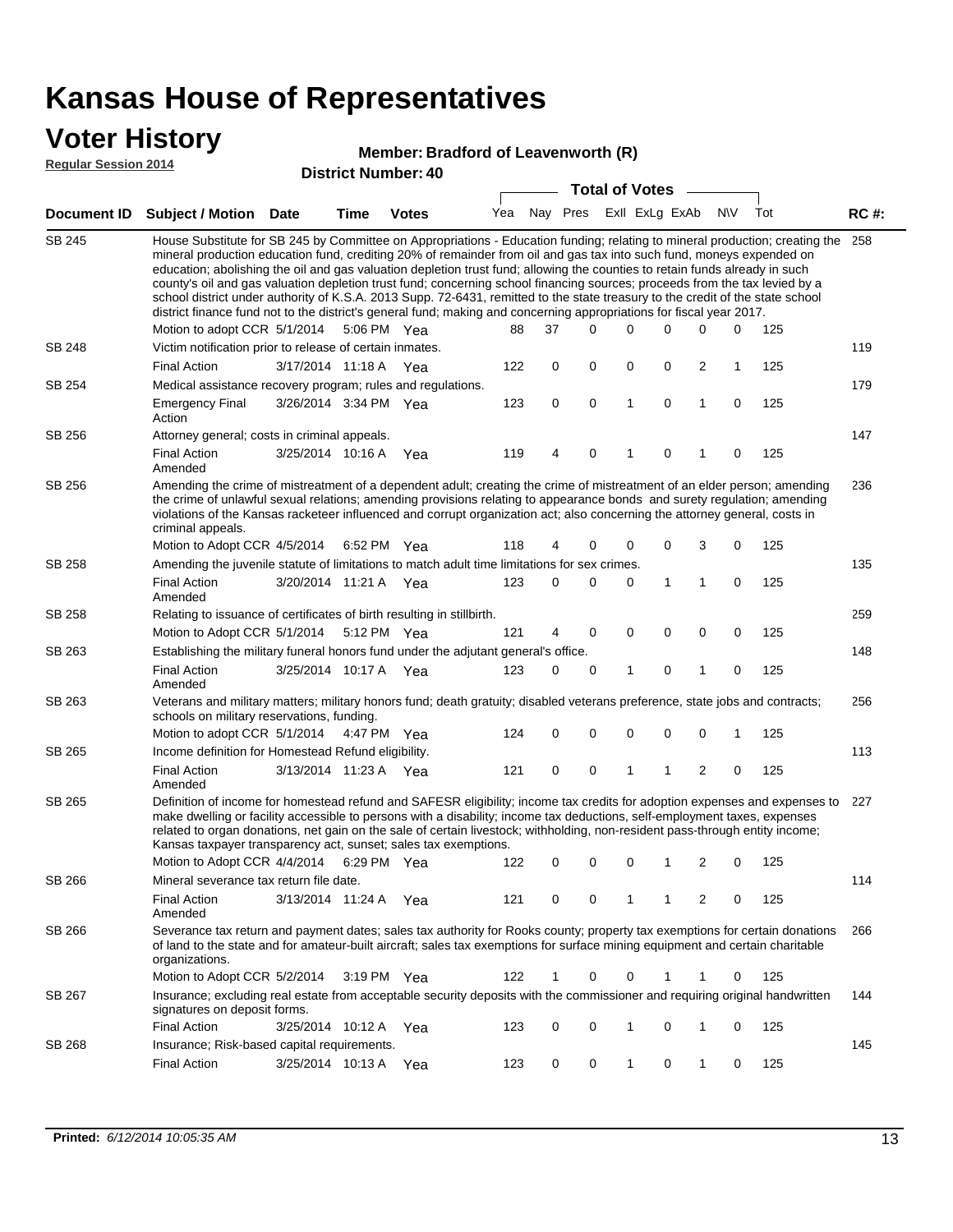## **Voter History**

**Regular Session 2014**

#### **Member: Bradford of Leavenworth (R)**

|               |                                                                                                                                                                                    |                       |             |              |     | <b>Total of Votes</b> |          |   |                |   |   |             |     |             |
|---------------|------------------------------------------------------------------------------------------------------------------------------------------------------------------------------------|-----------------------|-------------|--------------|-----|-----------------------|----------|---|----------------|---|---|-------------|-----|-------------|
| Document ID   | <b>Subject / Motion</b>                                                                                                                                                            | <b>Date</b>           | Time        | <b>Votes</b> | Yea |                       | Nay Pres |   | Exll ExLg ExAb |   |   | <b>NV</b>   | Tot | <b>RC#:</b> |
| SB 271        | Amending the Kansas medicaid fraud control act.                                                                                                                                    |                       |             |              |     |                       |          |   |                |   |   |             |     | 176         |
|               | <b>Emergency Final</b><br><b>Action Amend</b>                                                                                                                                      | 3/26/2014 3:30 PM Yea |             |              | 123 | 0                     | 0        |   | 1              | 0 | 1 | 0           | 125 |             |
| SB 271        | Amending the Kansas medicaid fraud control act.                                                                                                                                    |                       |             |              |     |                       |          |   |                |   |   |             |     | 228         |
|               | Motion to Adopt CCR 4/4/2014 6:33 PM Yea                                                                                                                                           |                       |             |              | 122 | 0                     |          | 0 | 0              | 1 | 2 | 0           | 125 |             |
| SB 272        | Eliminating the 3% limit on controlled shooting area acreage in a county.                                                                                                          |                       |             |              |     |                       |          |   |                |   |   |             |     | 149         |
|               | <b>Final Action</b>                                                                                                                                                                | 3/25/2014 10:19 A Yea |             |              | 123 | 0                     |          | 0 | $\mathbf{1}$   | 0 | 1 | 0           | 125 |             |
| SB 273        | House Substitute for SB 273 by Committee on Transportation â€ <sup>4</sup> Commercial vehicles; regulation and registration thereof.                                               |                       |             |              |     |                       |          |   |                |   |   |             |     | 168         |
|               | Final Action Sub Bill 3/26/2014 11:00 A Yea<br>Amended                                                                                                                             |                       |             |              | 122 | 1                     |          | 0 | 1              | 0 | 1 | 0           | 125 |             |
| SB 273        | Regulation of commercial motor vehicles; exemption from rules and regulations of the Kansas corporation commission.                                                                |                       |             |              |     |                       |          |   |                |   |   |             |     | 265         |
|               | Motion to Adopt CCR 5/2/2014                                                                                                                                                       |                       | 3:10 PM Yea |              | 101 | 22                    |          | 0 | 0              | 1 |   | 0           | 125 |             |
| SB 274        | Political action committees, legislative leadership.                                                                                                                               |                       |             |              |     |                       |          |   |                |   |   |             |     | 169         |
|               | <b>Final Action</b><br>Amended                                                                                                                                                     | 3/26/2014 11:01 A Yea |             |              | 108 | 15                    |          | 0 | 1              | 0 | 1 | 0           | 125 |             |
| SB 278        | Establishing the state board of veterinary examiners within the animal health division of the Kansas department of agriculture<br>for a two-year period.                           |                       |             |              |     |                       |          |   |                |   |   |             |     | 127         |
|               | <b>Final Action</b>                                                                                                                                                                | 3/19/2014 11:24 A     |             | Yea          | 122 | 0                     |          | 0 | 0              | 1 | 2 | 0           | 125 |             |
| SB 284        | Amending the Kansas 911 act.                                                                                                                                                       |                       |             |              |     |                       |          |   |                |   |   |             |     | 124         |
|               | <b>Final Action</b>                                                                                                                                                                | 3/17/2014 11:24 A     |             | Yea          | 121 | 2                     |          | 0 | 0              | 0 | 2 | 0           | 125 |             |
| SB 285        | Optometrists; prohibition against limiting payment for covered services to insurance plan amounts.                                                                                 |                       |             |              |     |                       |          |   |                |   |   |             |     | 150         |
|               | <b>Final Action</b><br>Amended                                                                                                                                                     | 3/25/2014 10:20 A Yea |             |              | 123 | 0                     |          | 0 | 1              | 0 | 1 | 0           | 125 |             |
| SB 286        | Extending sunset date on certain agriculture fees from July 1, 2015, to July 1, 2019.                                                                                              |                       |             |              |     |                       |          |   |                |   |   |             |     | 151         |
|               | <b>Final Action</b><br>Amended                                                                                                                                                     | 3/25/2014 10:23 A     |             | Nay          | 76  | 47                    |          | 0 | 1              | 0 | 1 | 0           | 125 |             |
| SB 286        | Agriculture; extending sunset date on certain agriculture fees from July 1, 2015, to July 1, 2018; national day of the cowboy;<br>establishing the local food and farm task force. |                       |             |              |     |                       |          |   |                |   |   |             |     | 264         |
|               | Motion to adopt CCR 5/2/2014 3:04 PM Yea                                                                                                                                           |                       |             |              | 102 | 21                    |          | 0 | 0              | 1 | 1 | 0           | 125 |             |
| SB 306        | Modernizing certain insurance laws to allow use of additional investments.                                                                                                         |                       |             |              |     |                       |          |   |                |   |   |             |     | 173         |
|               | <b>Emergency Final</b><br>Action                                                                                                                                                   | 3/26/2014 3:26 PM Yea |             |              | 123 | 0                     |          | 0 | 1              | 0 | 1 | $\mathbf 0$ | 125 |             |
| <b>SB 308</b> | Updating the Kansas no-call act.                                                                                                                                                   |                       |             |              |     |                       |          |   |                |   |   |             |     | 138         |
|               | <b>Final Action</b>                                                                                                                                                                | 3/21/2014 10:15 A     |             | Yea          | 117 | 0                     |          | 0 | 0              | 1 | 6 | 1           | 125 |             |
| SB 309        | Health insurance coverage for qualified professional associations.                                                                                                                 |                       |             |              |     |                       |          |   |                |   |   |             |     | 182         |
|               | <b>Emergency Final</b><br>Action                                                                                                                                                   | 3/26/2014 3:38 PM Yea |             |              | 122 | 1                     |          | 0 | 1              | 0 | 1 | 0           | 125 |             |
| SB 310        | Grand juries; crimes to consider; amendment of indictment.                                                                                                                         |                       |             |              |     |                       |          |   |                |   |   |             |     | 180         |
|               | <b>Emergency Final</b><br>Action                                                                                                                                                   | 3/26/2014 3:35 PM Yea |             |              | 122 | 1                     |          | 0 | 1              | 0 | 1 | 0           | 125 |             |
| SB 311        | Increasing the noneconomic damages cap and changing rules related to expert evidence.                                                                                              |                       |             |              |     |                       |          |   |                |   |   |             |     | 142         |
|               | <b>Final Action</b><br>Amended                                                                                                                                                     | 3/24/2014 10:17 A Yea |             |              | 119 | 3                     |          | 0 | 0              | 0 | 3 | 0           | 125 |             |
| SB 311        | Increasing the noneconomic damages cap, changing rules related to expert evidence and repealing statutes pertaining to<br>collateral source benefits.                              |                       |             |              |     |                       |          |   |                |   |   |             |     | 203         |
|               | Motion to adopt CCR 4/3/2014 6:15 PM Yea                                                                                                                                           |                       |             |              | 120 | 4                     |          | 0 | 0              | 0 | 1 | 0           | 125 |             |
| SB 321        | Return of premiums separate from notice of denial of coverage.                                                                                                                     |                       |             |              |     |                       |          |   |                |   |   |             |     | 146         |
|               | <b>Final Action</b>                                                                                                                                                                | 3/25/2014 10:15 A Yea |             |              | 123 | 0                     |          | 0 | 1              | 0 | 1 | 0           | 125 |             |
| SB 329        | Clarifying court orders relating to parents in juvenile offender cases.                                                                                                            |                       |             |              |     |                       |          |   |                |   |   |             |     | 136         |
|               | <b>Final Action</b><br>Amended                                                                                                                                                     | 3/20/2014 11:23 A Yea |             |              | 123 | 0                     |          | 0 | 0              | 1 | 1 | 0           | 125 |             |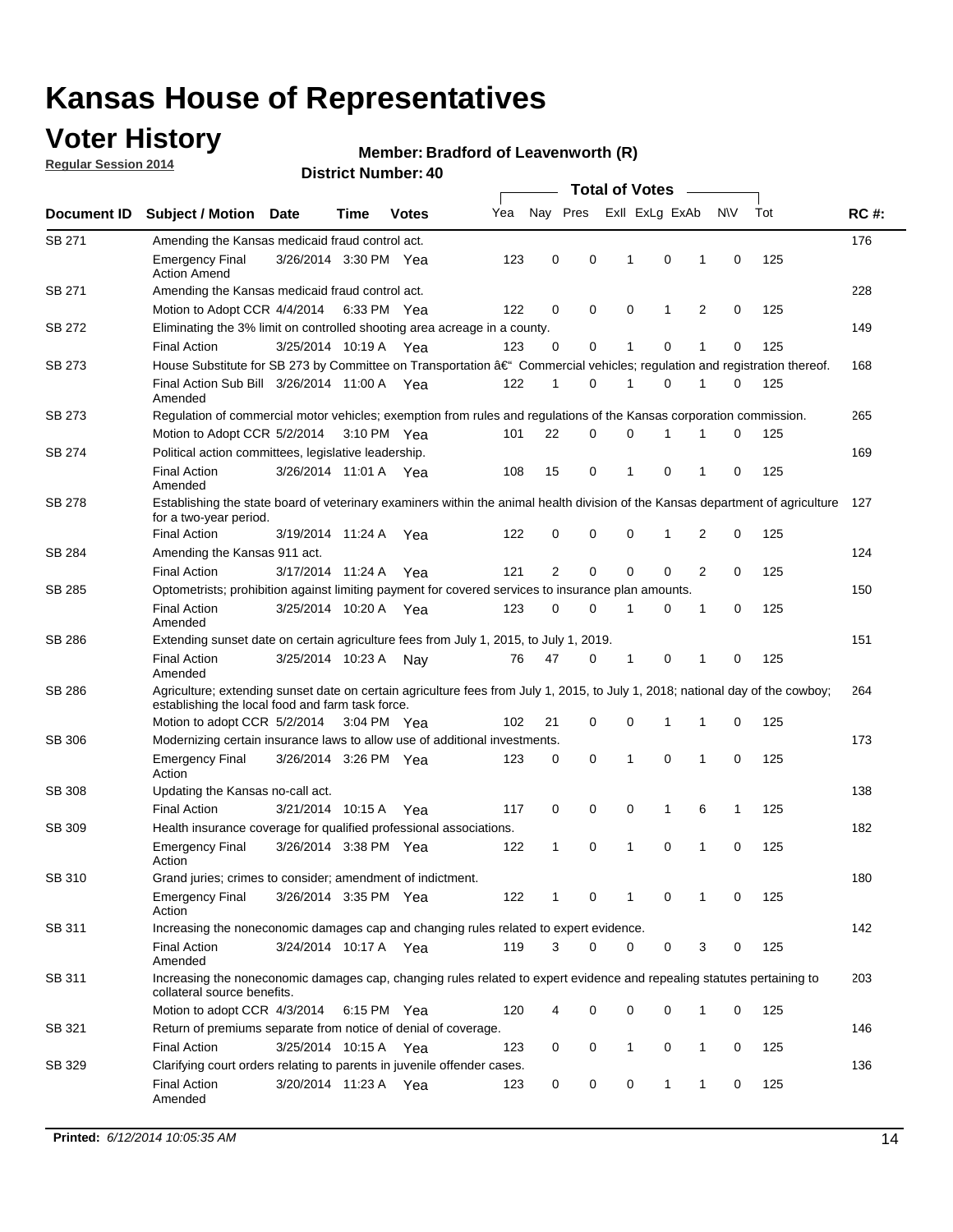### **Voter History**

**Regular Session 2014**

#### **Member: Bradford of Leavenworth (R)**

|                    |                                                                                                                                                                    |                       |             |              |     |             |   | <b>Total of Votes</b> |                |                |             |     |             |
|--------------------|--------------------------------------------------------------------------------------------------------------------------------------------------------------------|-----------------------|-------------|--------------|-----|-------------|---|-----------------------|----------------|----------------|-------------|-----|-------------|
| <b>Document ID</b> | <b>Subject / Motion Date</b>                                                                                                                                       |                       | Time        | <b>Votes</b> | Yea | Nay Pres    |   |                       | Exll ExLg ExAb |                | N\V         | Tot | <b>RC#:</b> |
| SB 329             | Clarifying court orders relating to parents in juvenile offender cases and changing the statute of limitations on certain juvenile<br>offenses.                    |                       |             |              |     |             |   |                       |                |                |             |     | 242         |
|                    | Motion to adopt CCR 4/30/2014 3:23 PM Yea                                                                                                                          |                       |             |              | 122 | $\mathbf 1$ | 0 | 1                     | 1              | 0              | 0           | 125 |             |
| <b>SB 344</b>      | Special permits, oversized loads, transportation of hay or feed stuffs.                                                                                            |                       |             |              |     |             |   |                       |                |                |             |     | 152         |
|                    | <b>Final Action</b><br>Amended                                                                                                                                     | 3/25/2014 10:24 A     |             | Yea          | 122 | 1           | 0 | 1                     | 0              | $\mathbf 1$    | 0           | 125 |             |
| SB 349             | Boiler safety act; deputy inspectors.                                                                                                                              |                       |             |              |     |             |   |                       |                |                |             |     | 128         |
|                    | <b>Final Action</b><br>Amended                                                                                                                                     | 3/19/2014 11:25 A     |             | Yea          | 119 | 3           | 0 | 0                     | 1              | $\overline{2}$ | $\mathbf 0$ | 125 |             |
| SB 349             | Board of technical professions; recodification of professions and scope of practice, other; boiler safety act, deputy<br>inspectors.                               |                       |             |              |     |             |   |                       |                |                |             |     | 215         |
|                    | Motion to Adopt CCR 4/4/2014                                                                                                                                       |                       | 10:02 A     | Yea          | 112 | 11          | 0 | 1                     | 0              | 1              | 0           | 125 |             |
| SB 351             | Vehicle identification numbers; penalties; damages.                                                                                                                |                       |             |              |     |             |   |                       |                |                |             |     | 153         |
|                    | <b>Final Action</b>                                                                                                                                                | 3/25/2014 10:25 A     |             | Yea          | 123 | 0           | 0 | 1                     | 0              | $\mathbf{1}$   | 0           | 125 |             |
| SB 357             | Increasing the number of allowable hunter education deferrals.                                                                                                     |                       |             |              |     |             |   |                       |                |                |             |     | 154         |
|                    | <b>Final Action</b><br>Amended                                                                                                                                     | 3/25/2014 10:26 A     |             | Yea          | 97  | 26          | 0 | 1                     | 0              | $\mathbf{1}$   | 0           | 125 |             |
| SB 357             | Authorizing land purchases by the state; amending process state uses to address seized wildlife; increasing the number of<br>allowable hunter education deferrals. |                       |             |              |     |             |   |                       |                |                |             |     | 275         |
|                    | Motion to Adopt CCR 5/2/2014                                                                                                                                       |                       | 7:53 PM Yea |              | 113 | 11          | 0 | 0                     | 0              | -1             | 0           | 125 |             |
| <b>SB 359</b>      | Relating to asbestos-related liability.                                                                                                                            |                       |             |              |     |             |   |                       |                |                |             |     | 177         |
|                    | <b>Emergency Final</b><br>Action                                                                                                                                   | 3/26/2014 3:32 PM Yea |             |              | 94  | 29          | 0 | 1                     | $\mathbf 0$    | $\mathbf 1$    | $\mathbf 0$ | 125 |             |
| <b>SB 367</b>      | Creating the student data privacy act.                                                                                                                             |                       |             |              |     |             |   |                       |                |                |             |     | 186         |
|                    | <b>Emergency Final</b><br><b>Action Amend</b>                                                                                                                      | 3/26/2014 3:43 PM Yea |             |              | 119 | 4           | 0 | 1                     | 0              | -1             | 0           | 125 |             |
| SB 367             | Creating the student data privacy act.                                                                                                                             |                       |             |              |     |             |   |                       |                |                |             |     | 245         |
|                    | Motion to adopt CCR 4/30/2014 3:41 PM Yea                                                                                                                          |                       |             |              | 123 | 0           | 0 | 1                     | 1              | 0              | 0           | 125 |             |
| SB 371             | Amending employment security law regarding disposition of penalty funds and disclosure of confidential information.                                                |                       |             |              |     |             |   |                       |                |                |             |     | 129         |
|                    | <b>Final Action</b>                                                                                                                                                | 3/19/2014 11:27 A Yea |             |              | 90  | 32          | 0 | 0                     | 1              | 2              | 0           | 125 |             |
| <b>SB 372</b>      | Amending the shared work unemployment compensation program; layoff aversion.                                                                                       |                       |             |              |     |             |   |                       |                |                |             |     | 155         |
|                    | <b>Final Action</b>                                                                                                                                                | 3/25/2014 10:28 A     |             | Yea          | 123 | 0           | 0 | $\mathbf{1}$          | 0              | $\mathbf{1}$   | 0           | 125 |             |
| SB 402             | Amending statutes related to the Kansas criminal justice information system committee.                                                                             |                       |             |              |     |             |   |                       |                |                |             |     | 178         |
|                    | <b>Emergency Final</b><br>Action                                                                                                                                   | 3/26/2014 3:33 PM     |             | Yea          | 123 | 0           | 0 | 1                     | 0              | $\mathbf{1}$   | 0           | 125 |             |
| SB 423             | Authorizing Department of Administration to sell Landon and Eisenhower state office buildings.                                                                     |                       |             |              |     |             |   |                       |                |                |             |     | 233         |
|                    | <b>Final Action</b><br>Amended                                                                                                                                     | 4/5/2014              | 10:28 A     | Yea          | 66  | 55          | 0 | 0                     | 0              | 4              | 0           | 125 |             |
| SB 424             | Amending the statutory requirements for a valid hospital lien.                                                                                                     |                       |             |              |     |             |   |                       |                |                |             |     | 183         |
|                    | <b>Emergency Final</b><br>Action                                                                                                                                   | 3/26/2014 3:39 PM Yea |             |              | 115 | 8           | 0 | 1                     | 0              | -1             | 0           | 125 |             |
| SCR 1618           | Substitute for SCR 1618 by Committee on Federal and State Affairs -- State constitutional amendment authorizing raffles.                                           |                       |             |              |     |             |   |                       |                |                |             |     | 170         |
|                    | Final Action Sub Bill 3/26/2014 11:06 A                                                                                                                            |                       |             | Yea          | 102 | 19          | 2 | 1                     | 0              | -1             | 0           | 125 |             |
| SCR 1620           | Port authority; creation in Stafford, Kansas.                                                                                                                      |                       |             |              |     |             |   |                       |                |                |             |     | 234         |
|                    | <b>Final Action</b>                                                                                                                                                | 4/5/2014              | 10:29 A     | Yea          | 121 | 0           | 0 | 0                     | 0              | 4              | 0           | 125 |             |